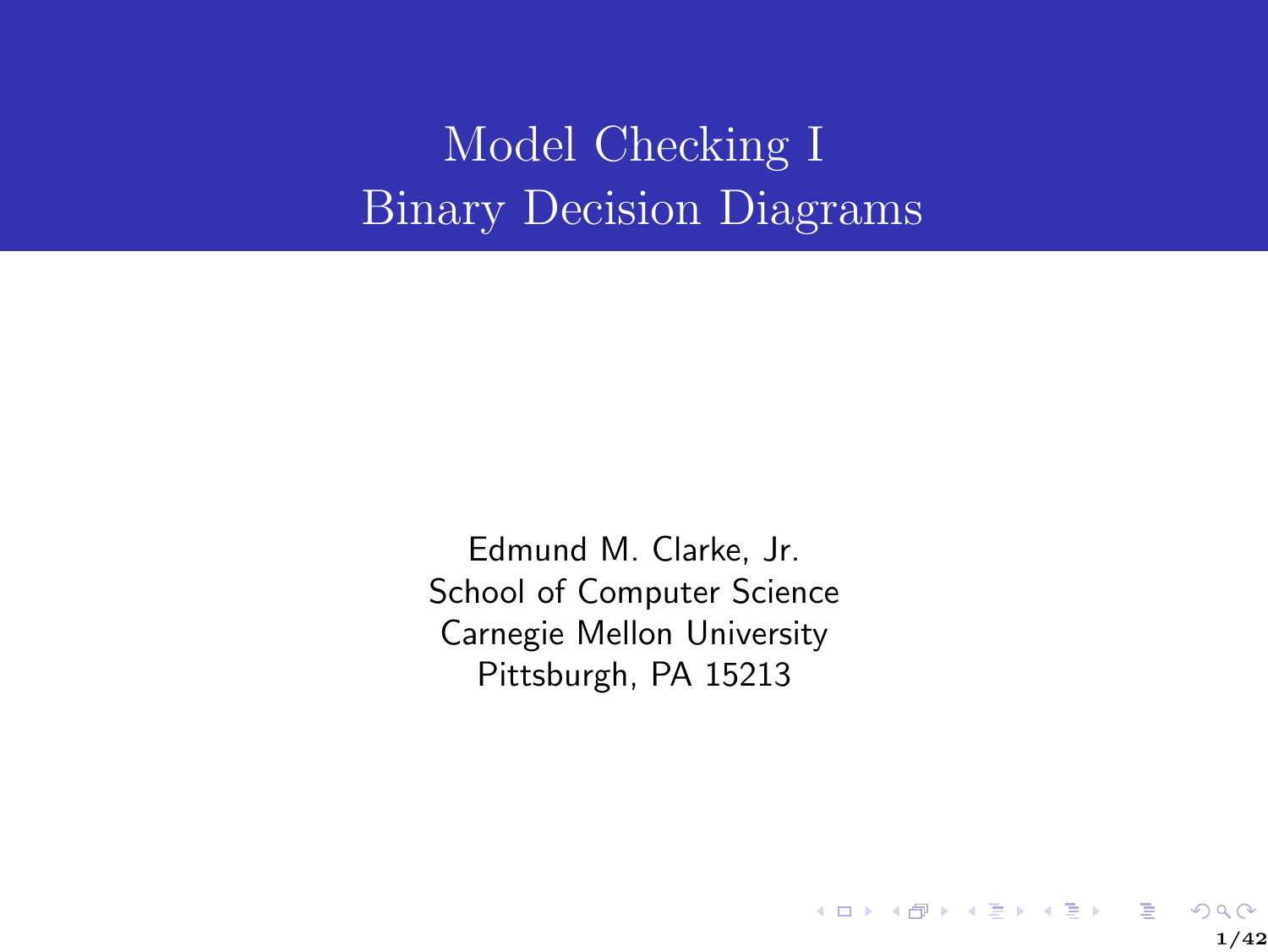Ordered binary decision diagrams (OBDDs) are a canonical form for boolean formulas.

OBDDs are often substantially more compact than traditional normal forms.

Moreover, they can be manipulated very efficiently.

 $\triangleright$  R. E. Bryant. Graph-based algorithms for boolean function manipulation. IEEE Transactions on Computers, C-35(8), 1986.

K ロ ▶ K 個 ▶ K 결 ▶ K 결 ▶ │ 결 │ K 9 Q Q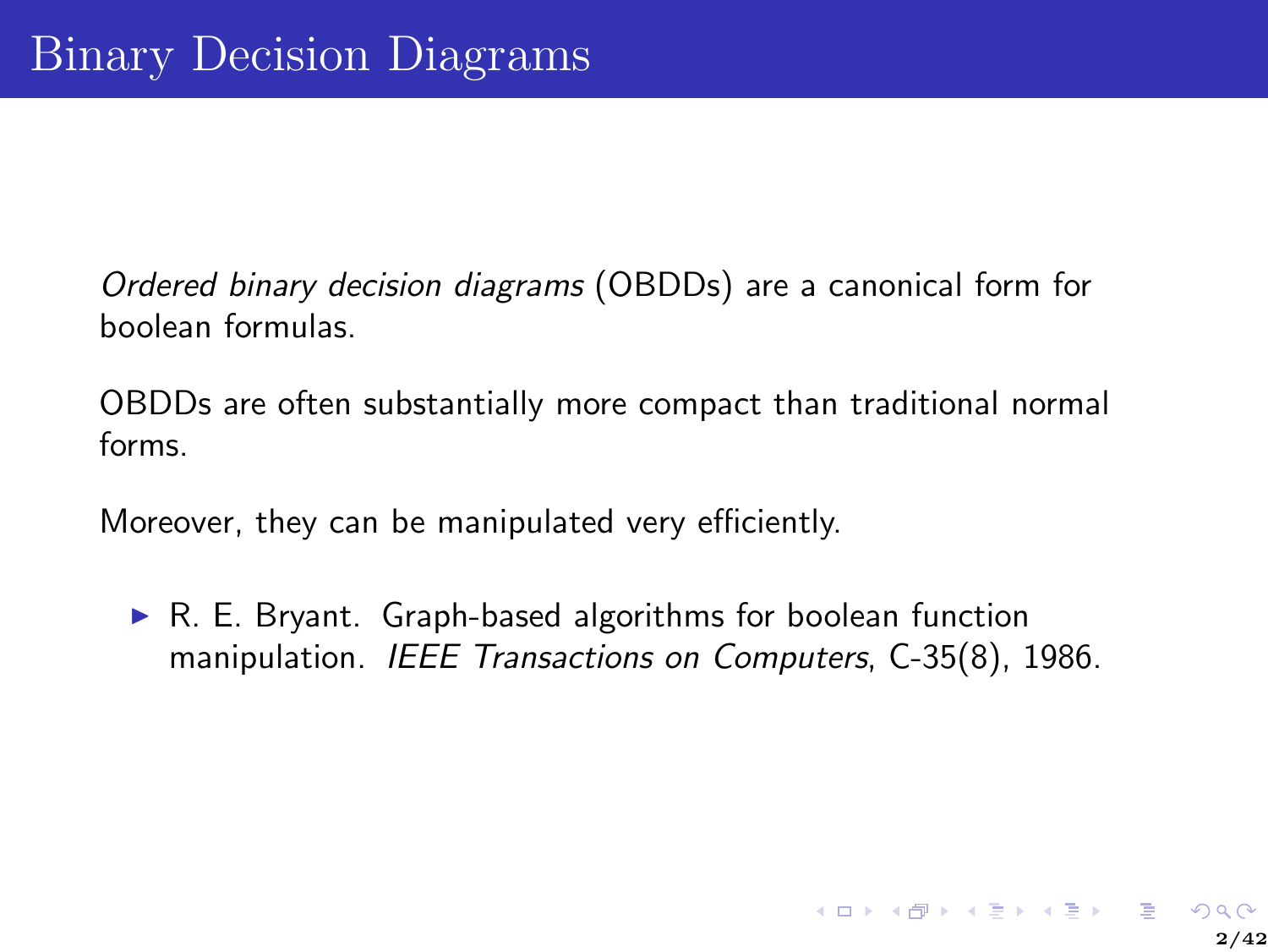To motivate our discussion of binary decision diagrams, we first consider binary decision trees.

A binary decision tree is a rooted, directed tree with two types of vertices, terminal vertices and nonterminal vertices.

Each nonterminal vertex v is labeled by a variable  $var(v)$  and has two successors:

- $\triangleright$  low(v) corresponding to the case where the variable v is assigned 0, and
- ighth high(v) corresponding to the case where the variable v is assigned 1.

Each terminal vertex v is labeled by  $value(v)$  which is either 0 or 1.

イロト イ母 トイミト イミト ニミー りんぐ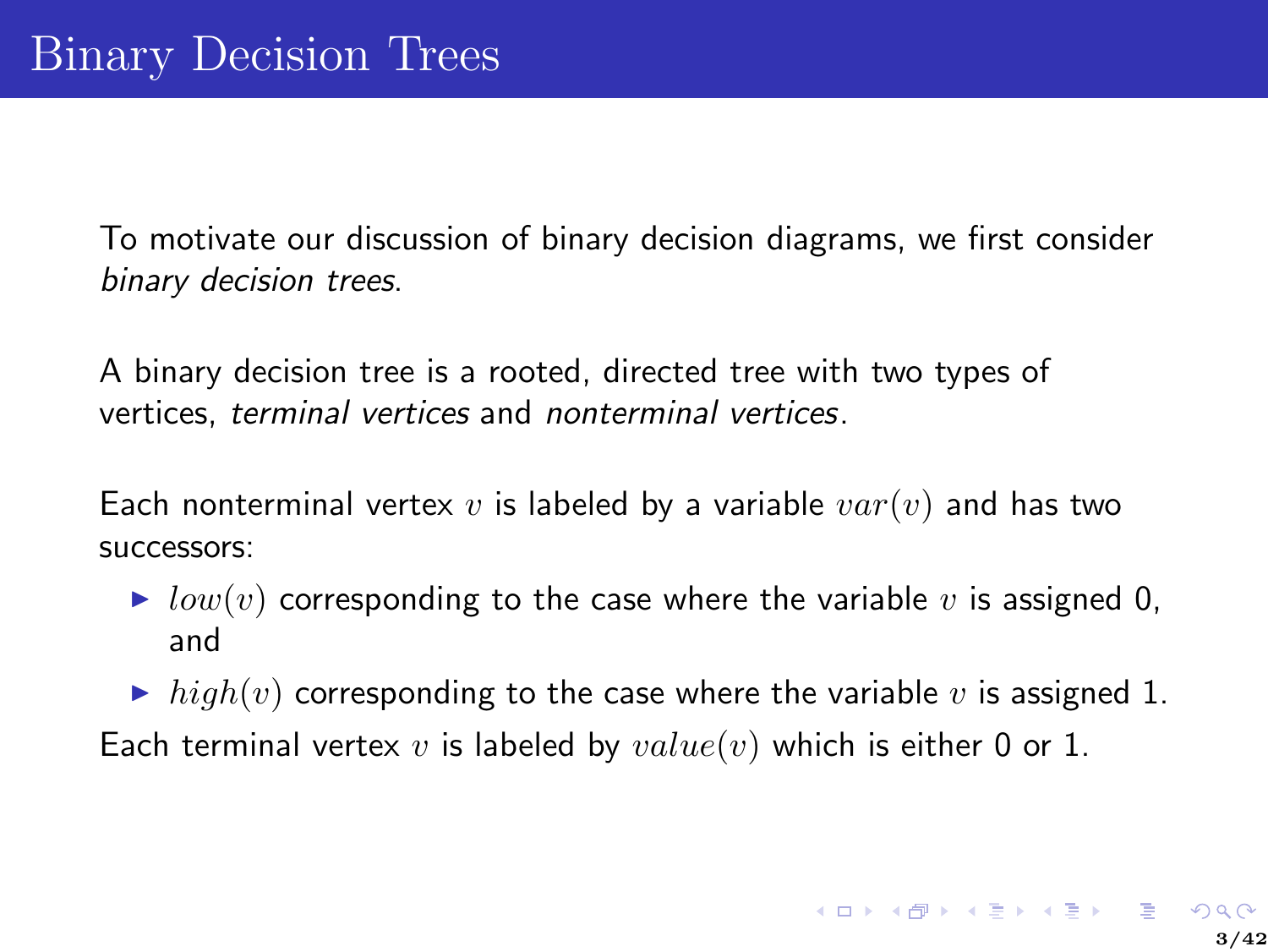#### Binary Decision Trees (Cont.)

A BDD for the two-bit comparator given by the formula

$$
f(a_1, a_2, b_1, b_2) = (a_1 \leftrightarrow b_1) \land (a_2 \leftrightarrow b_2),
$$

is shown in the figure below:

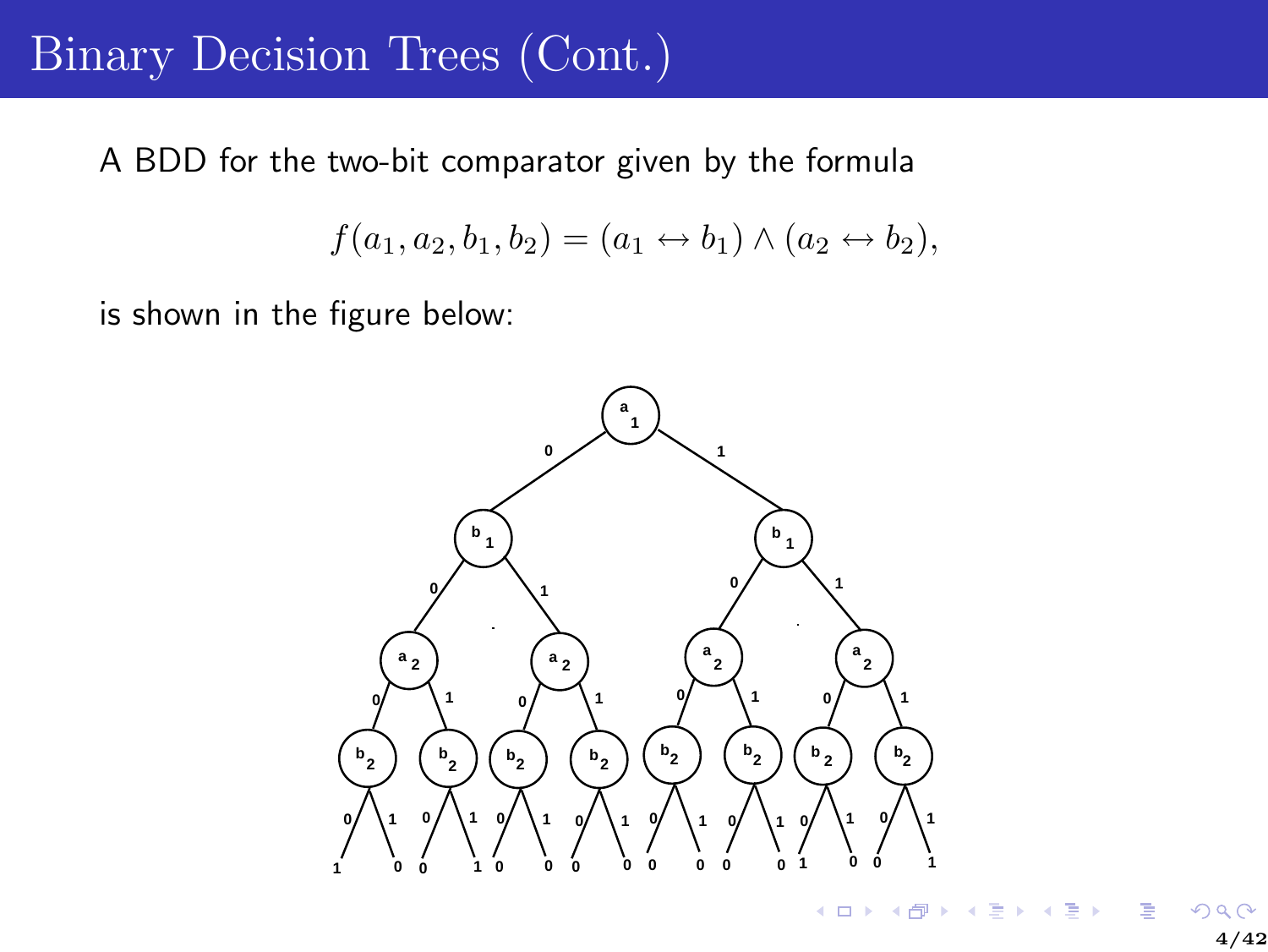We can decide if a truth assignment satisfies the formula as follows:

- $\blacktriangleright$  Traverse the tree from the root to a terminal vertex.
- If variable v is assigned 0, the next vertex on the path will be  $low(v)$ .
- If variable v is assigned 1, the next vertex on the path will be  $high(v)$ .
- $\triangleright$  The value that labels the terminal vertex will be the value of the function for this assignment.

In the comparator example, the assignment

$$
\langle a_1 \leftarrow 1, a_2 \leftarrow 0, b_1 \leftarrow 1, b_2 \leftarrow 1 \rangle
$$

leads to a leaf vertex labeled 0, so the formula is false for this assignment.

メロトメ 御 トメ 君 トメ 君 トッ 君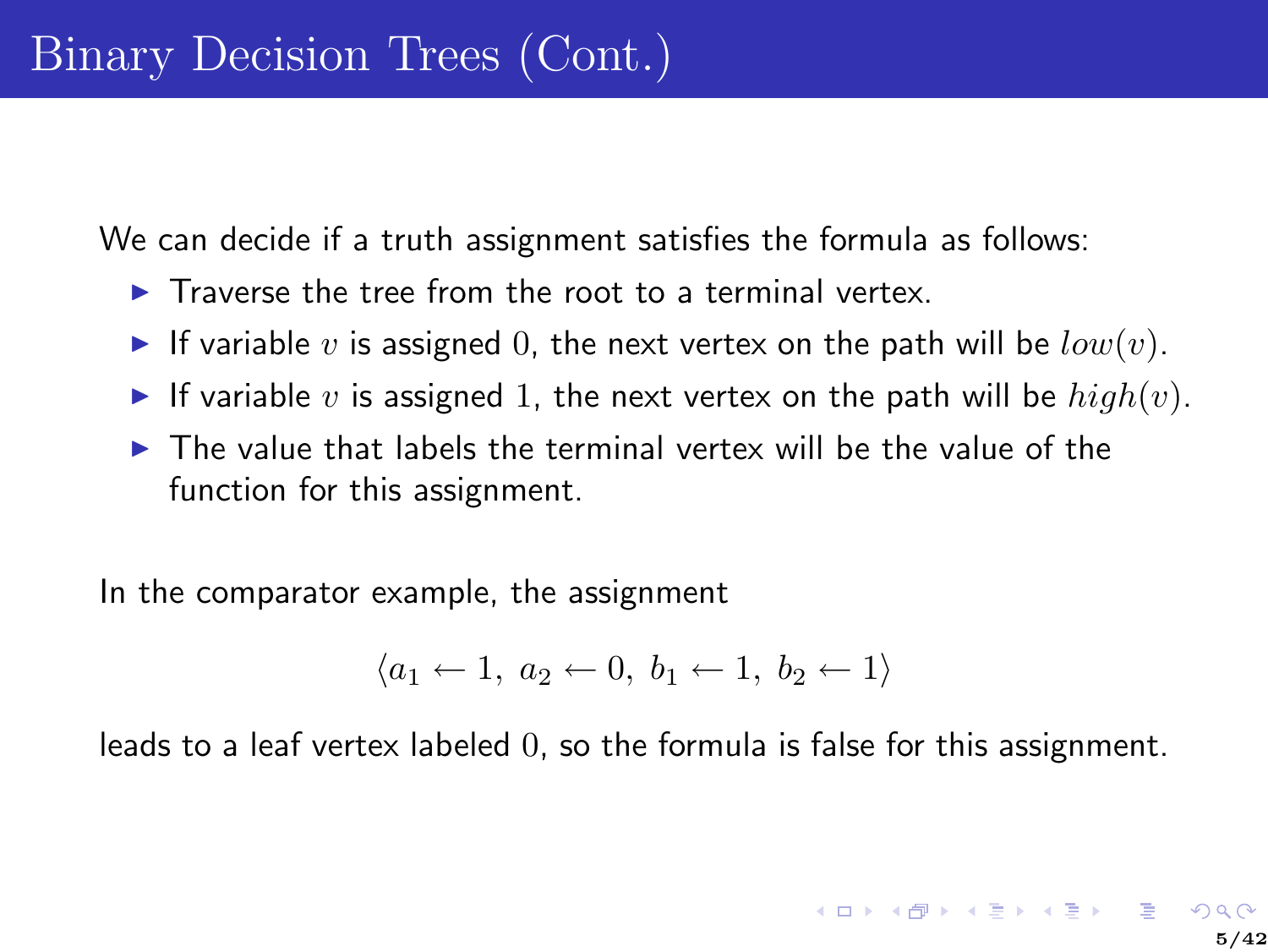Binary decision trees do not provide a very concise representation for boolean functions.

However, there is usually a lot of redundancy in such trees.

In the comparator example, there are eight subtrees with roots labeled by  $b_2$ , but only three are distinct.

Thus, we can obtain a more concise representation by merging isomorphic subtrees.

This results in a directed acyclic graph (DAG) called a *binary decision* diagram.

K ロ ▶ K @ ▶ K 할 ▶ K 할 ▶ | 할 | X 9 Q @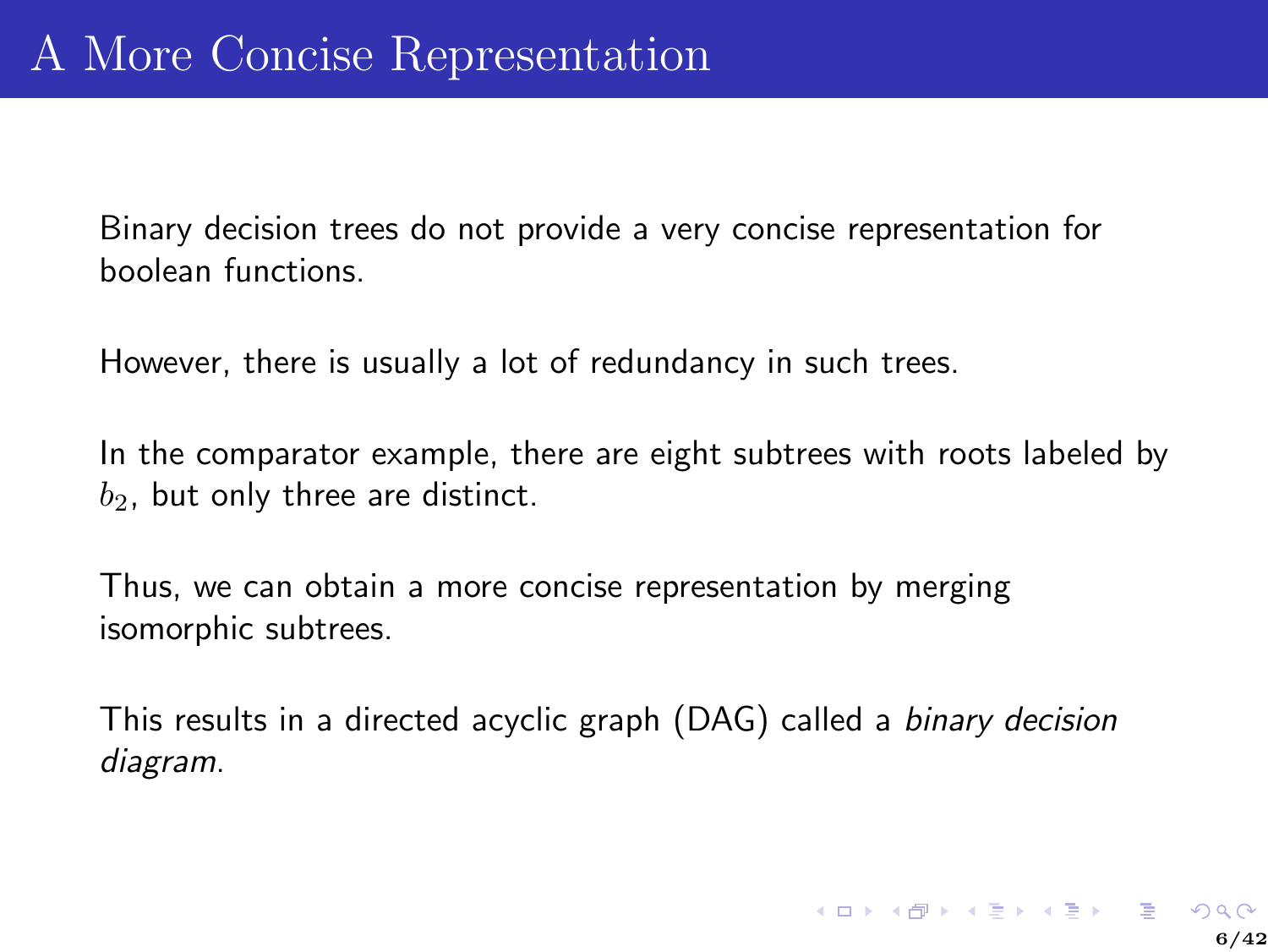More precisely, a binary decision diagram is a rooted, directed acyclic graph with two types of vertices, terminal vertices and nonterminal vertices.

Each nonterminal vertex  $v$  is labeled by a variable  $var(v)$  and has two successors,  $low(v)$  and  $high(v)$ .

Each terminal vertex is labeled by either 0 or 1.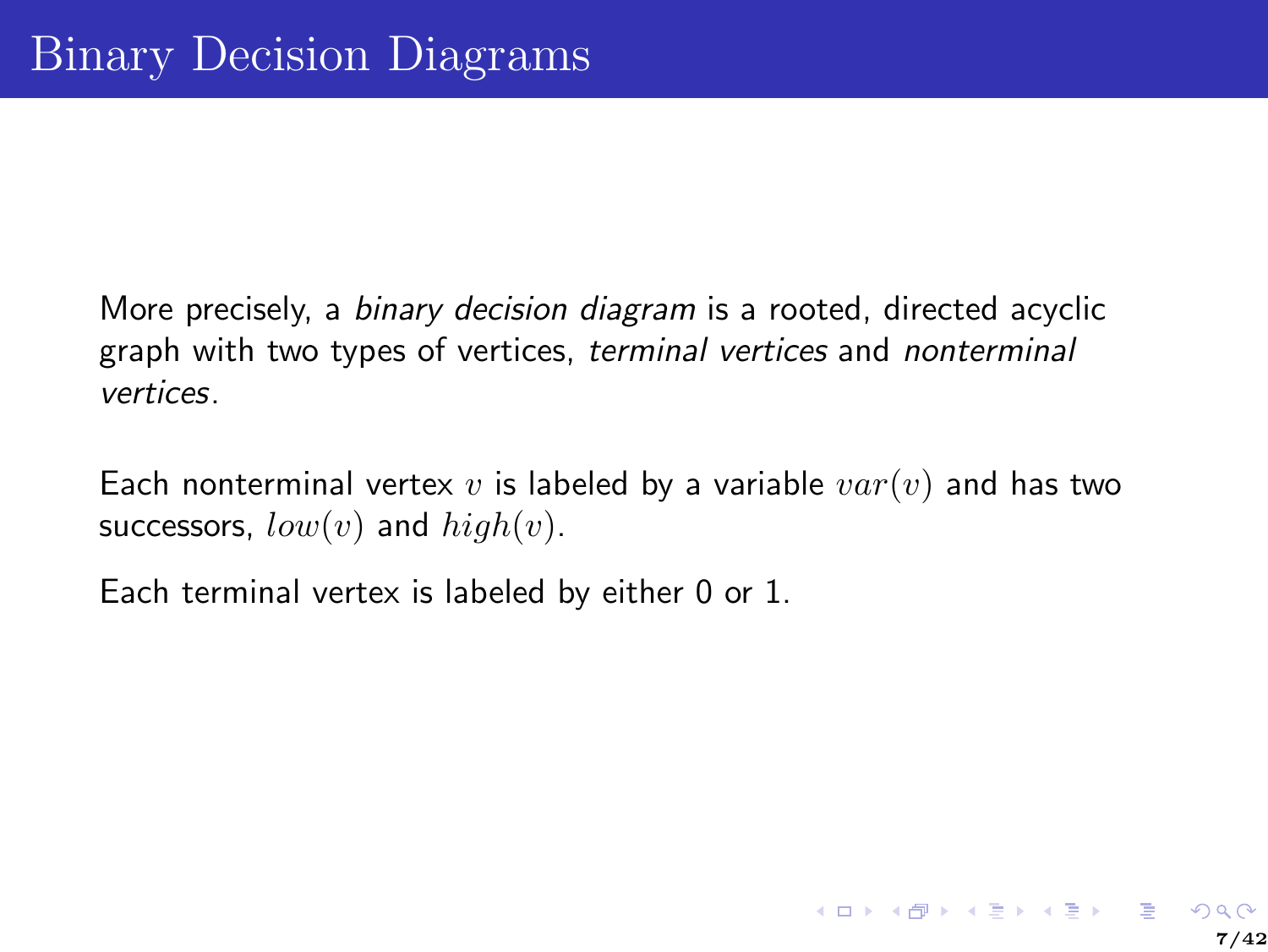A binary decision diagram with root  $v$  determines a boolean function  $f_v(x_1,\ldots,x_n)$  in the following manner:

- 1. If  $v$  is a terminal vertex:
	- 1.1 If  $value(v) = 1$  then  $f_v(x_1, ..., x_n) = 1$ .
	- 1.2 If  $value(v) = 0$  then  $f_v(x_1, \ldots, x_n) = 0$ .
- 2. If v is a nonterminal vertex with  $var(v) = x_i$  then  $f_v(x_1, \ldots, x_n)$  is given by

$$
\bar{x}_i \cdot f_{low(v)}(x_1,\ldots,x_n) + x_i \cdot f_{high(v)}(x_1,\ldots,x_n)
$$

8/42

**K ロ ▶ K 御 ▶ K 重 ▶ K 重 ▶ 「重 」 の 9,0**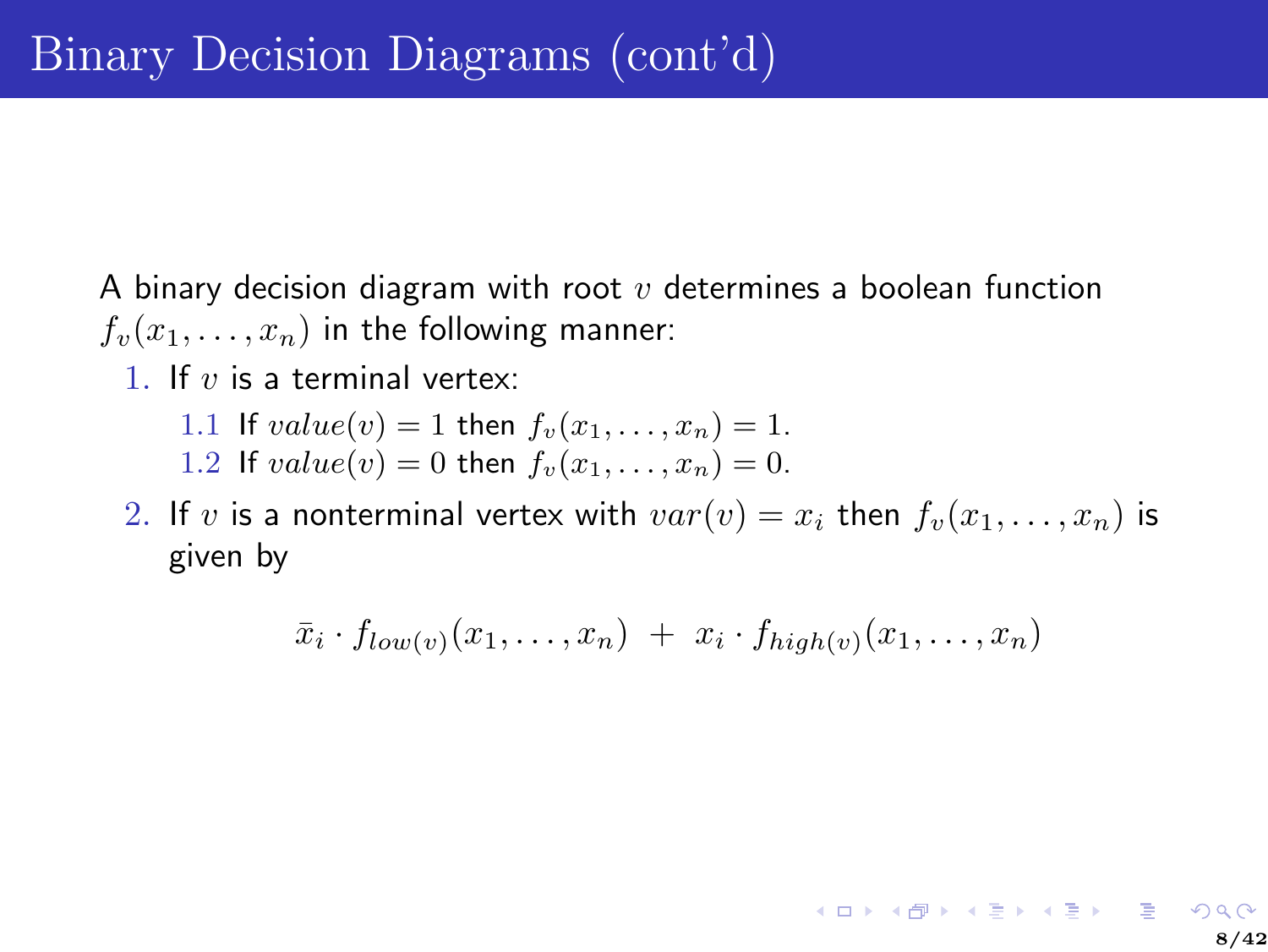In practical applications, it is desirable to have a canonical representation for boolean functions.

This simplifies tasks like checking equivalence of two formulas and deciding if a given formula is satisfiable or not.

Such a representation must guarantee that two boolean functions are logically equivalent if and only if they have isomorphic representations.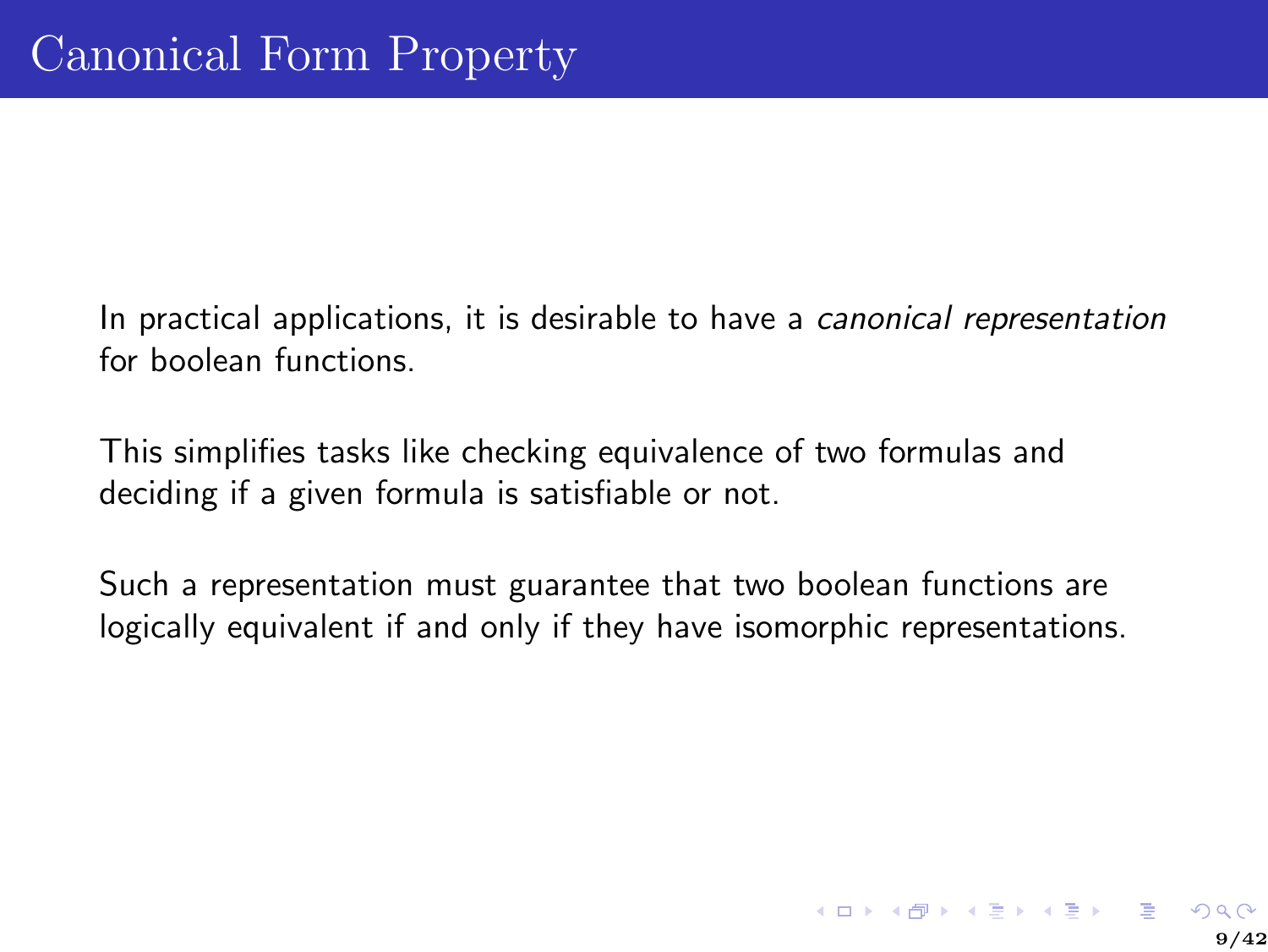Two binary decision diagrams are *isomorphic* if there exists a bijection  $h$ between the graphs such that

 $\triangleright$  terminals are mapped to terminals and nonterminals are mapped to nonterminals,

10/42

**K ロ ▶ K 御 ▶ K 重 ▶ K 重 ▶ 「重 」 の 9,0** 

- $\triangleright$  for every terminal vertex v,  $value(v) = value(h(v))$ , and
- $\blacktriangleright$  for every nonterminal vertex  $v$ :
	- $\rightarrow var(v) = var(h(v)),$
	- $h(low(v)) = low(h(v))$ , and
	- $h(hiqh(v)) = high(h(v)).$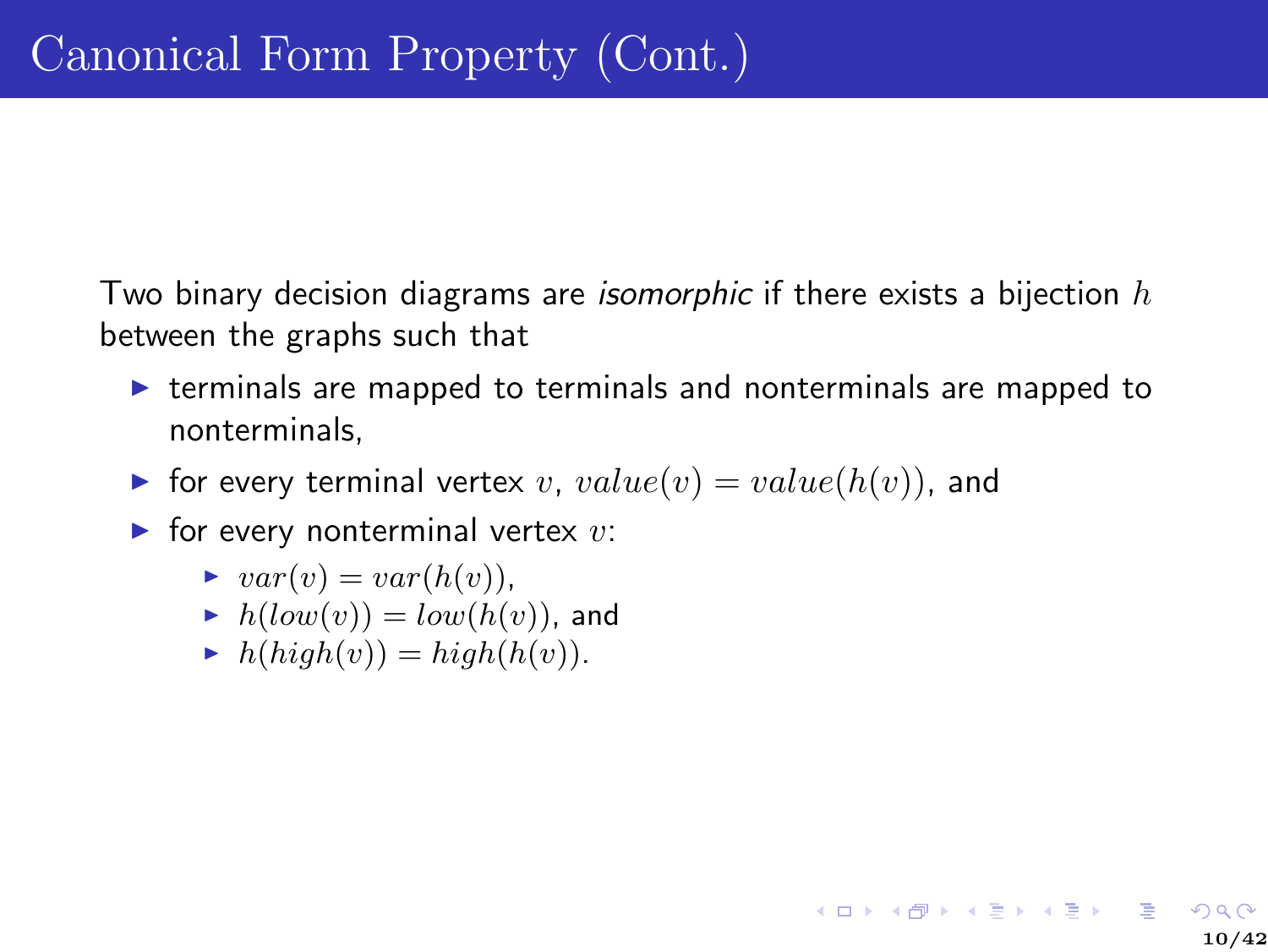Bryant showed how to obtain a canonical representation for boolean functions by placing two restrictions on binary decision diagrams:

▶ First, the variables should appear in the same order along each path from the root to a terminal.

11/42

K ロ ▶ K 個 ▶ K 결 ▶ K 결 ▶ │ 결 │ K 9 Q Q

▶ Second, there should be no isomorphic subtrees or redundant vertices in the diagram.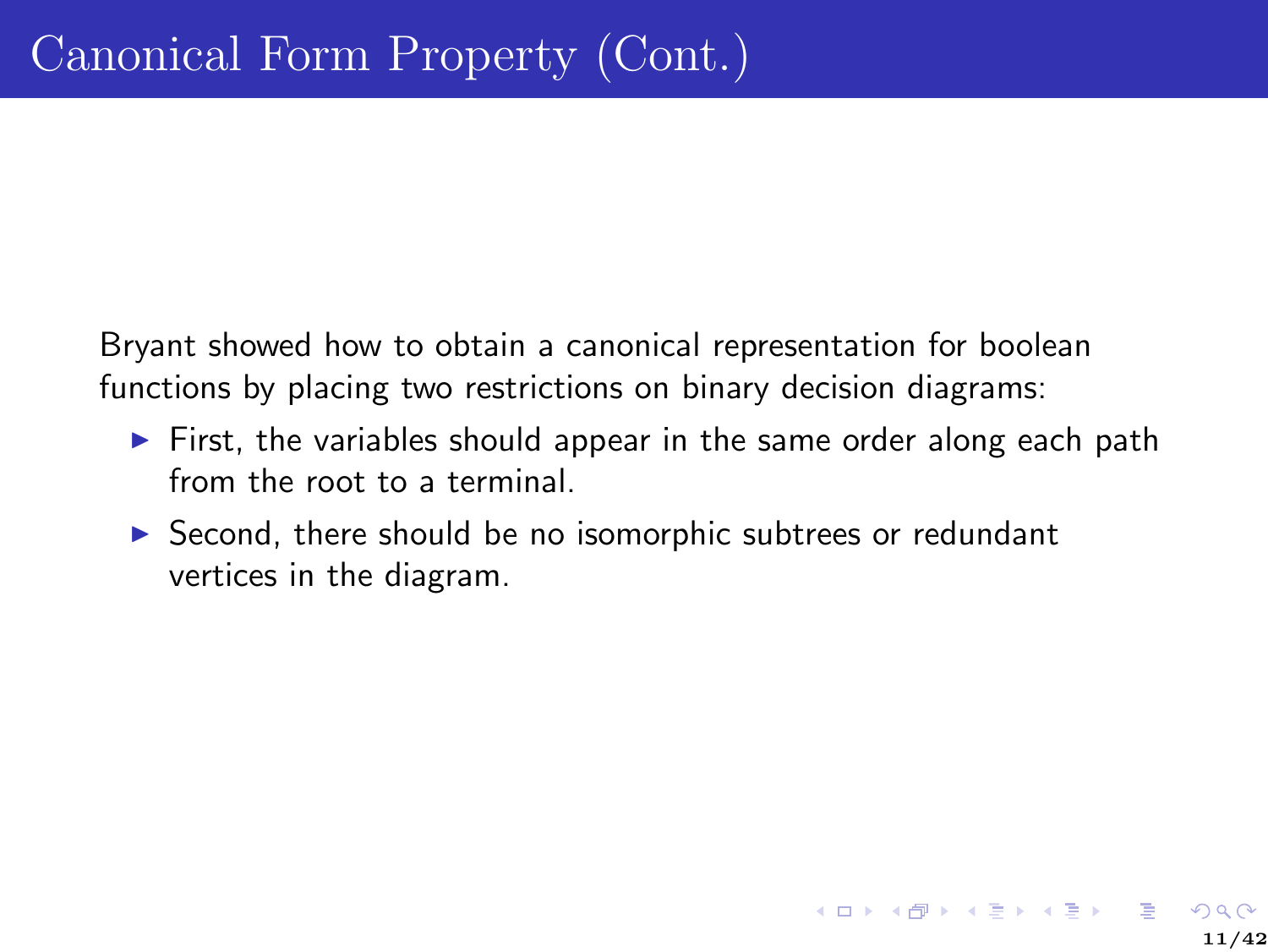The first requirement is easy to achieve:

- $\blacktriangleright$  We impose total ordering  $<$  on the variables in the formula.
- $\triangleright$  We require that if vertex u has a nonterminal successor v, then  $var(u) < var(v)$ .

12/42

イロト (部) (差) (差) (差) のQC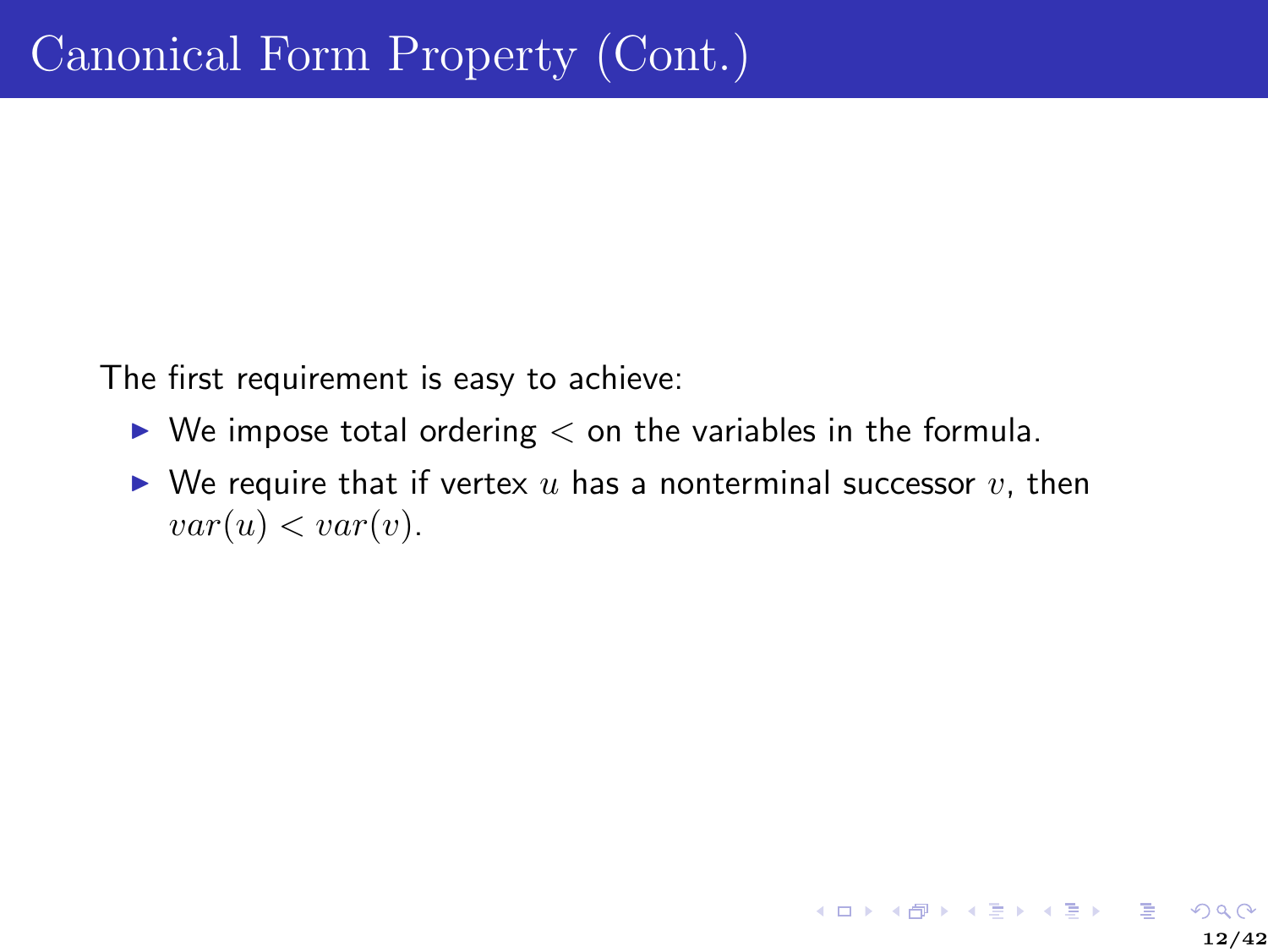The second requirement is achieved by repeatedly applying three transformation rules that do not alter the function represented by the diagram:

Remove duplicate terminals: Eliminate all but one terminal vertex with a given label and redirect all arcs to the eliminated vertices to the remaining one.

Remove duplicate nonterminals: If nonterminals  $u$  and  $v$  have

 $var(u) = var(v)$ ,  $low(u) = low(v)$  and  $high(u) = high(v)$ , then eliminate one of the two vertices and redirect all incoming arcs to the other vertex.

Remove redundant tests: If nonterminal vertex v has  $low(v) = high(v)$ , then eliminate v and redirect all incoming arcs to  $low(v)$ .

K ロ ▶ K @ ▶ K 할 ▶ K 할 ▶ → 할 → 9 Q Q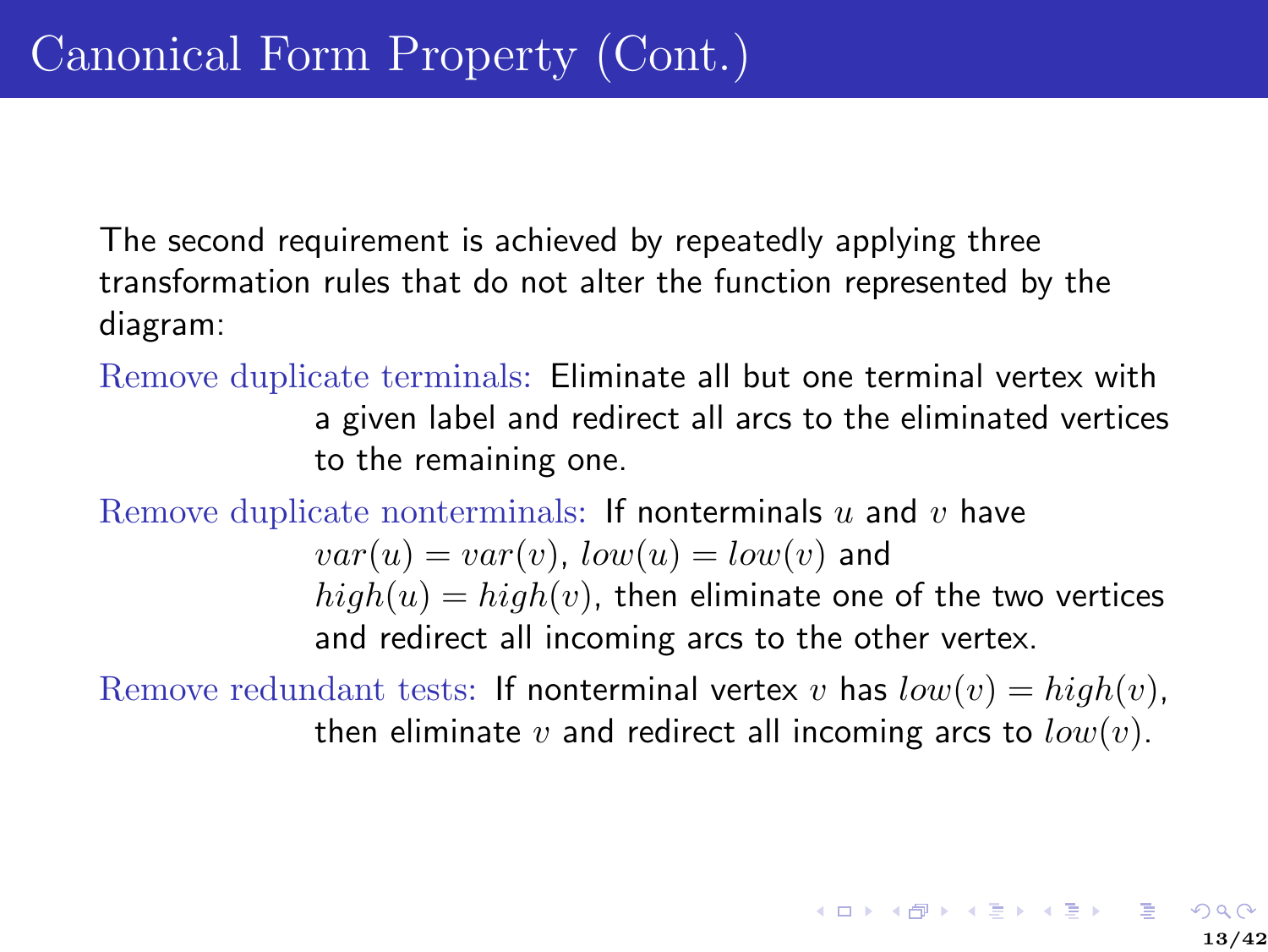The canonical form may be obtained by applying the transformation rules until the size of the diagram can no longer be reduced.

Bryant shows how this can be done by a procedure called Reduce in linear time.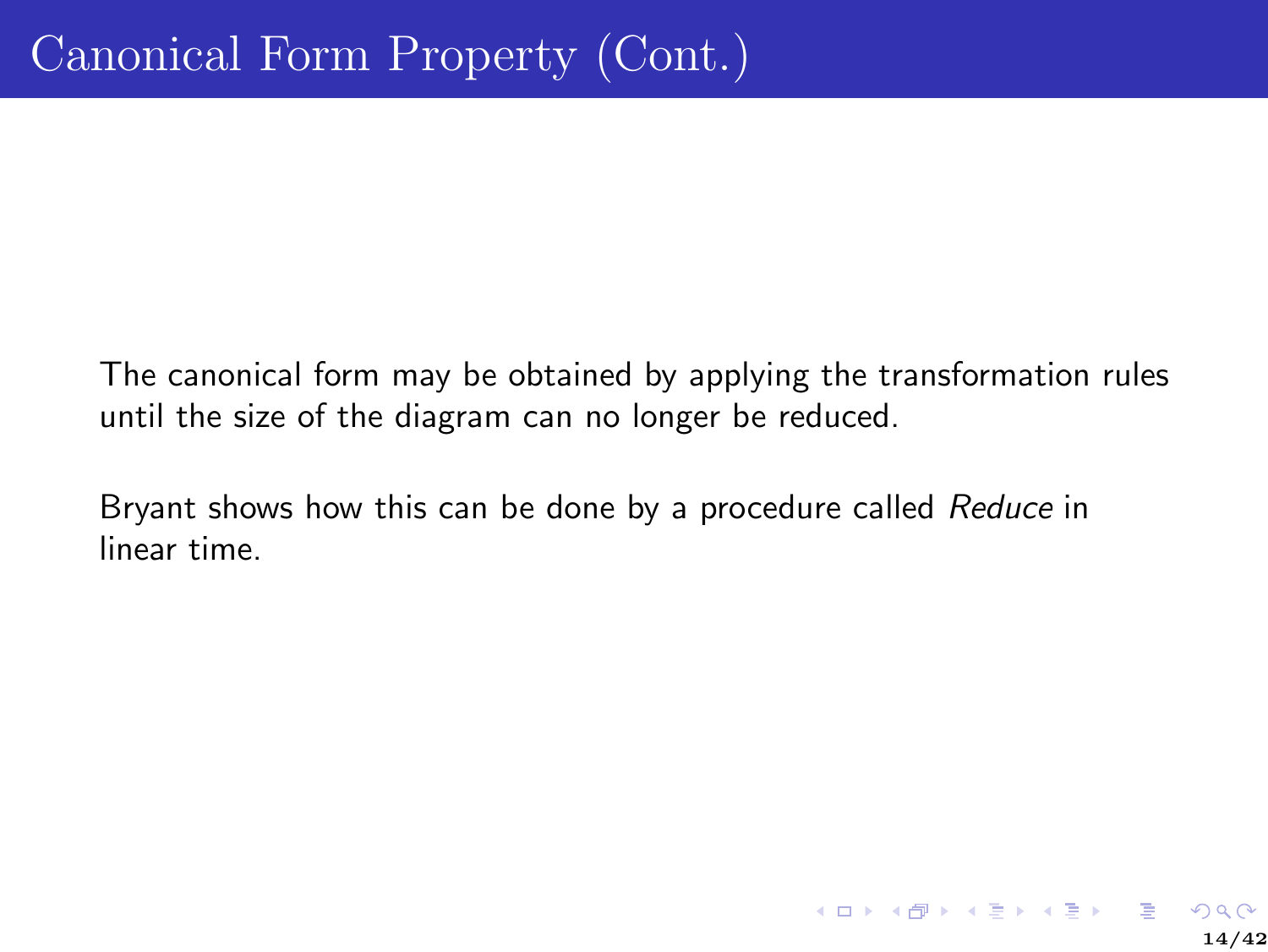The term ordered binary decision diagram (OBDD) will be used to refer to the graph obtained in this manner.

If OBDDs are used as a canonical form for boolean functions, then

- ▶ checking equivalence is reduced to checking isomorphism between OBDDs, and
- $\triangleright$  satisfiability can be determined by checking equivalence with the trivial OBDD that consists of only one terminal labeled by 0.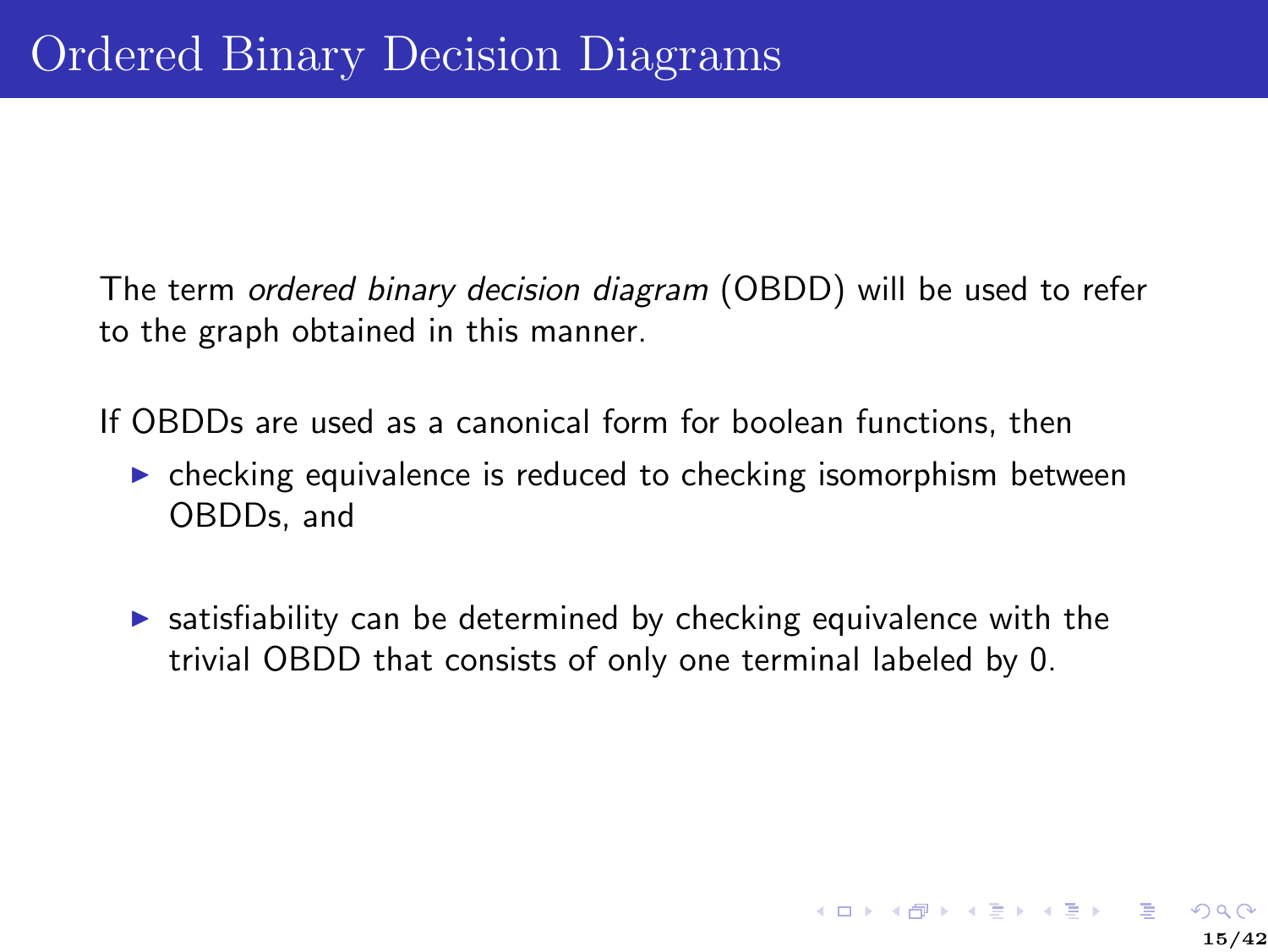### OBDD for Comparator Example

If we use the ordering  $a_1 < b_1 < a_2 < b_2$  for the comparator function, we obtain the OBDD below:

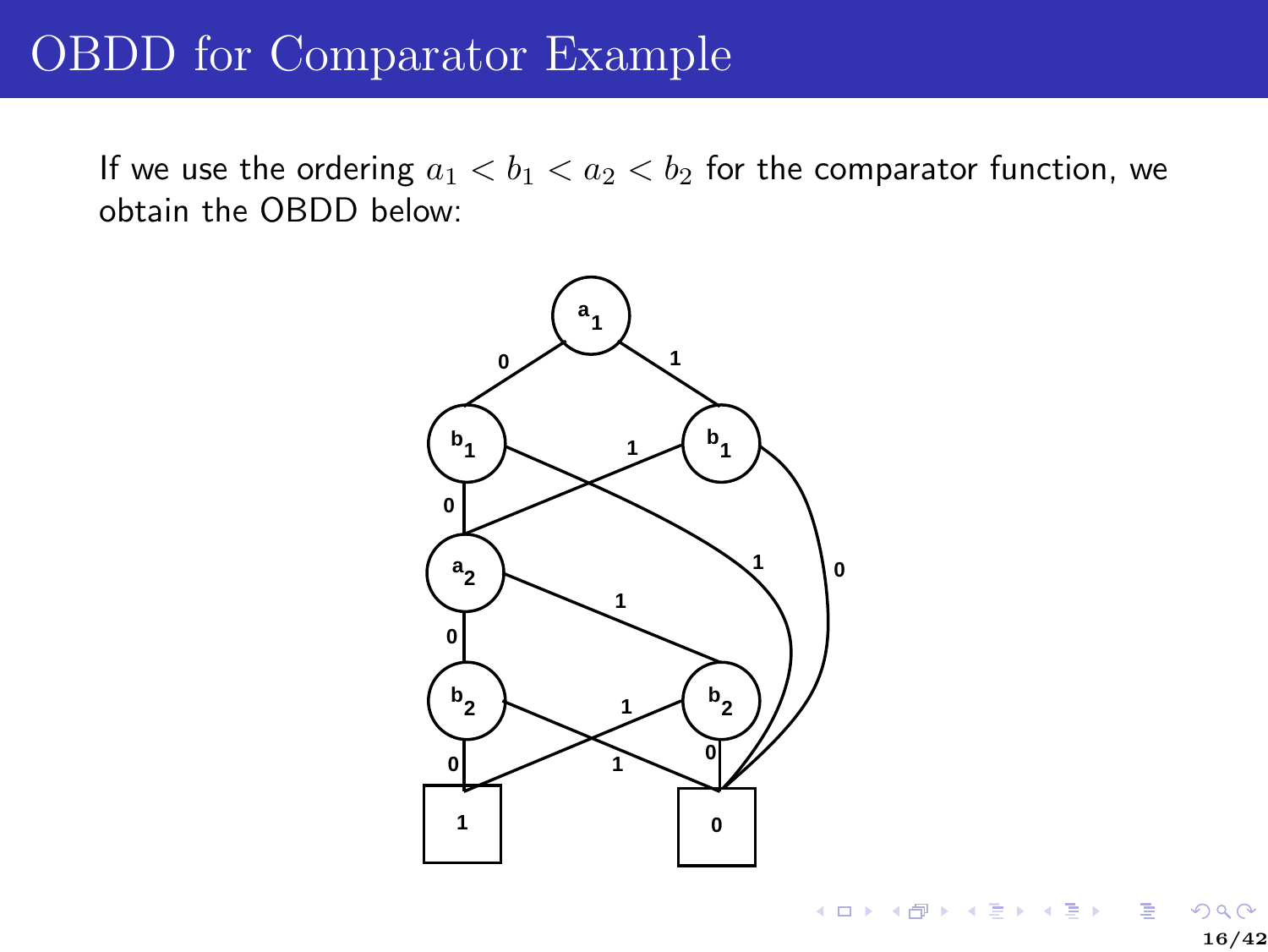#### Variable Ordering Problem

The size of an OBDD depends critically on the variable ordering.

If we use the ordering  $a_1 < a_2 < b_1 < b_2$  for the comparator function, we get the OBDD below:

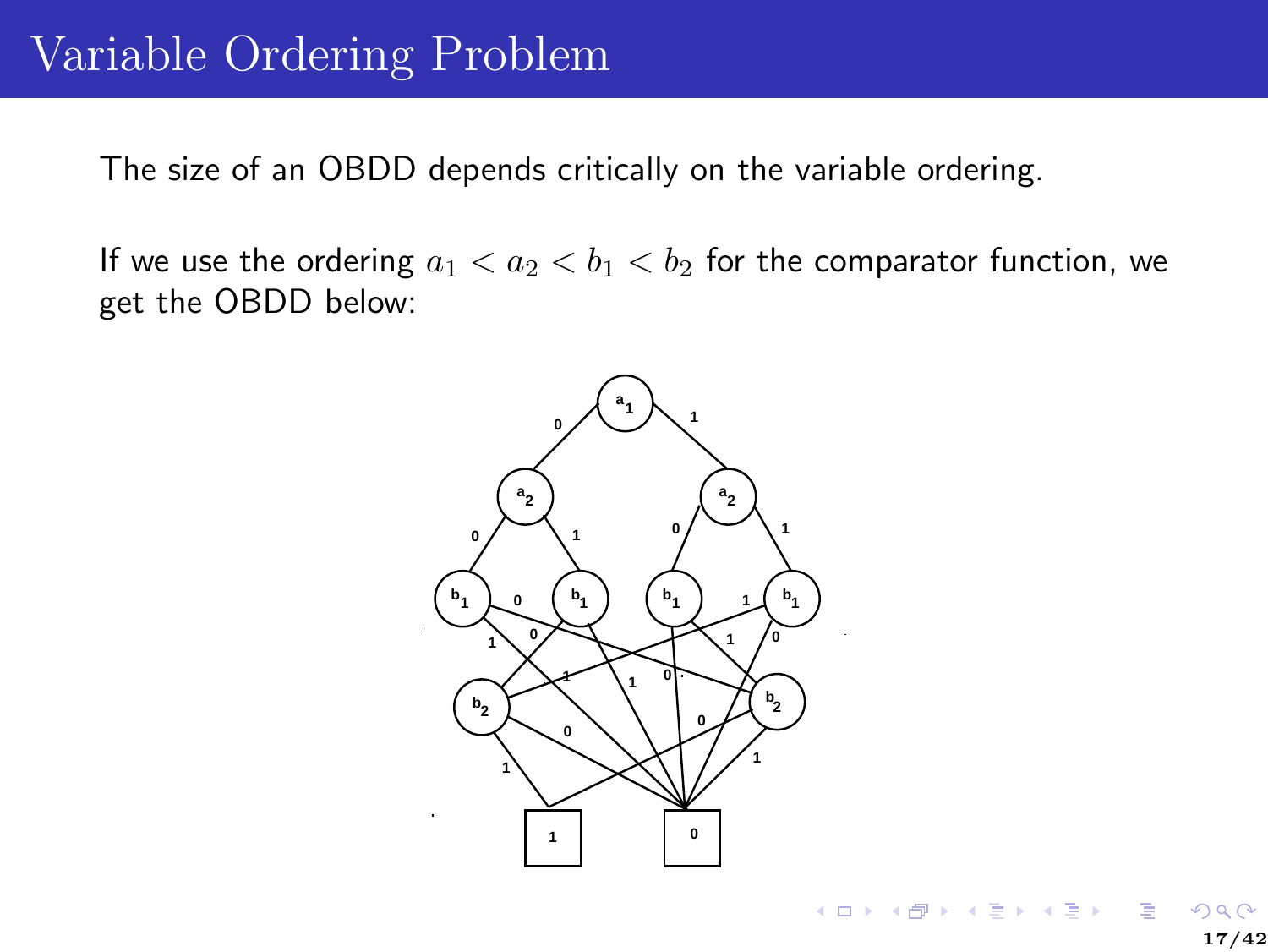For an  $n$ -bit comparator:

- if we use the ordering  $a_1 < b_1 < \ldots < a_n < b_n$ , the number of vertices will be  $3n + 2$ .
- if we use the ordering  $a_1 < \ldots < a_n < b_1 \ldots < b_n$ , the number of vertices is  $3 \cdot 2^n - 1$ .

In general, finding an optimal ordering is known to be NP-complete.

Moreover, there are boolean functions that have exponential size OBDDs for any variable ordering.

An example is the middle output  $(n^{\rm th}$  output) of a combinational circuit to multiply two  $n$  bit integers.

K ロ ▶ K @ ▶ K 할 ▶ K 할 ▶ 이 할 → 9 Q Q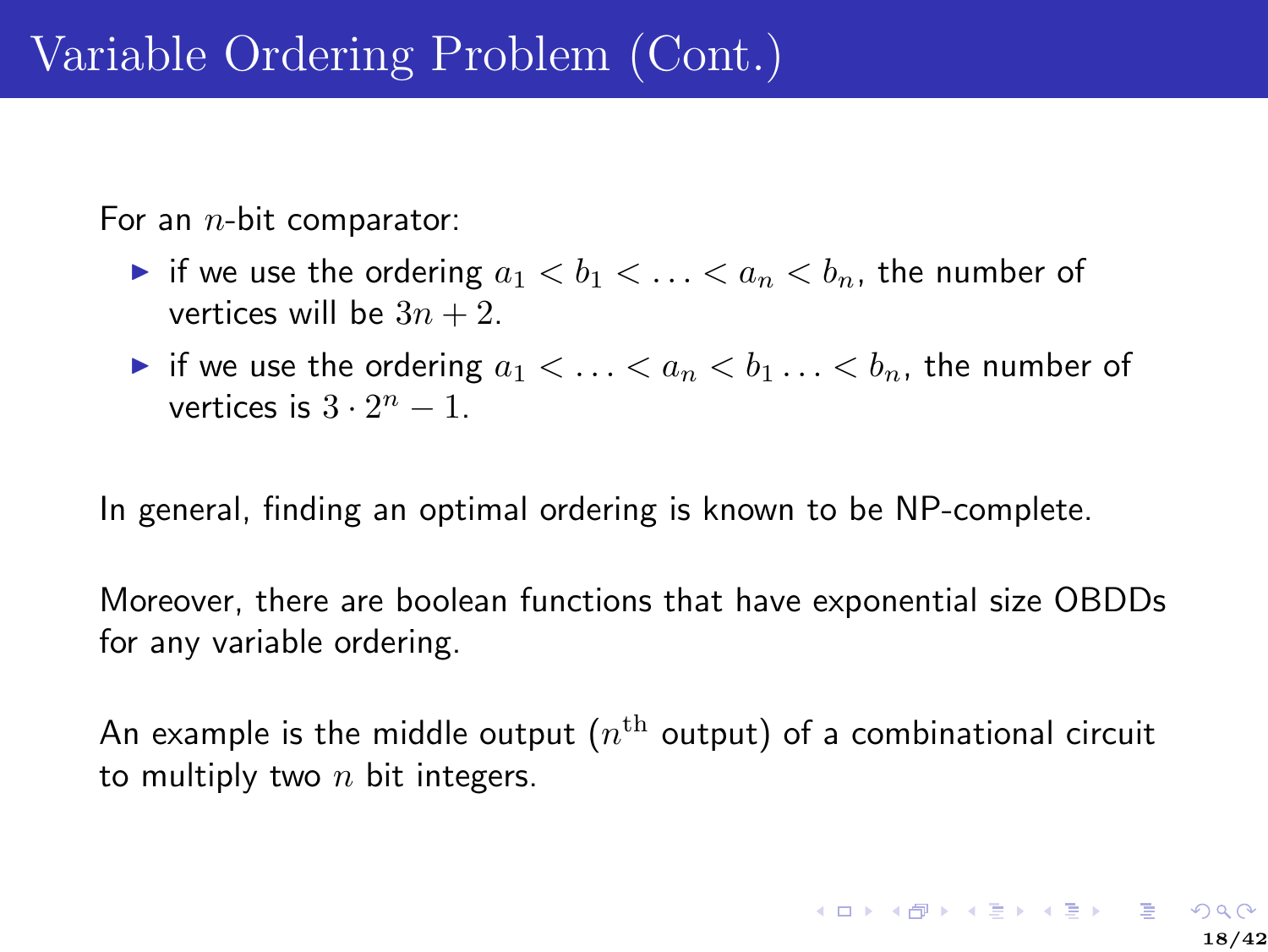Heuristics have been developed for finding a good variable ordering when such an ordering exists.

The intuition for these heuristics comes from the observation that OBDDs tend to be small when related variables are close together in the ordering.

The variables appearing in a subcircuit are related in that they determine the subcircuit's output.

Hence, these variables should usually be grouped together in the ordering.

This may be accomplished by placing the variables in the order in which they are encountered during a depth-first traversal of the circuit diagram.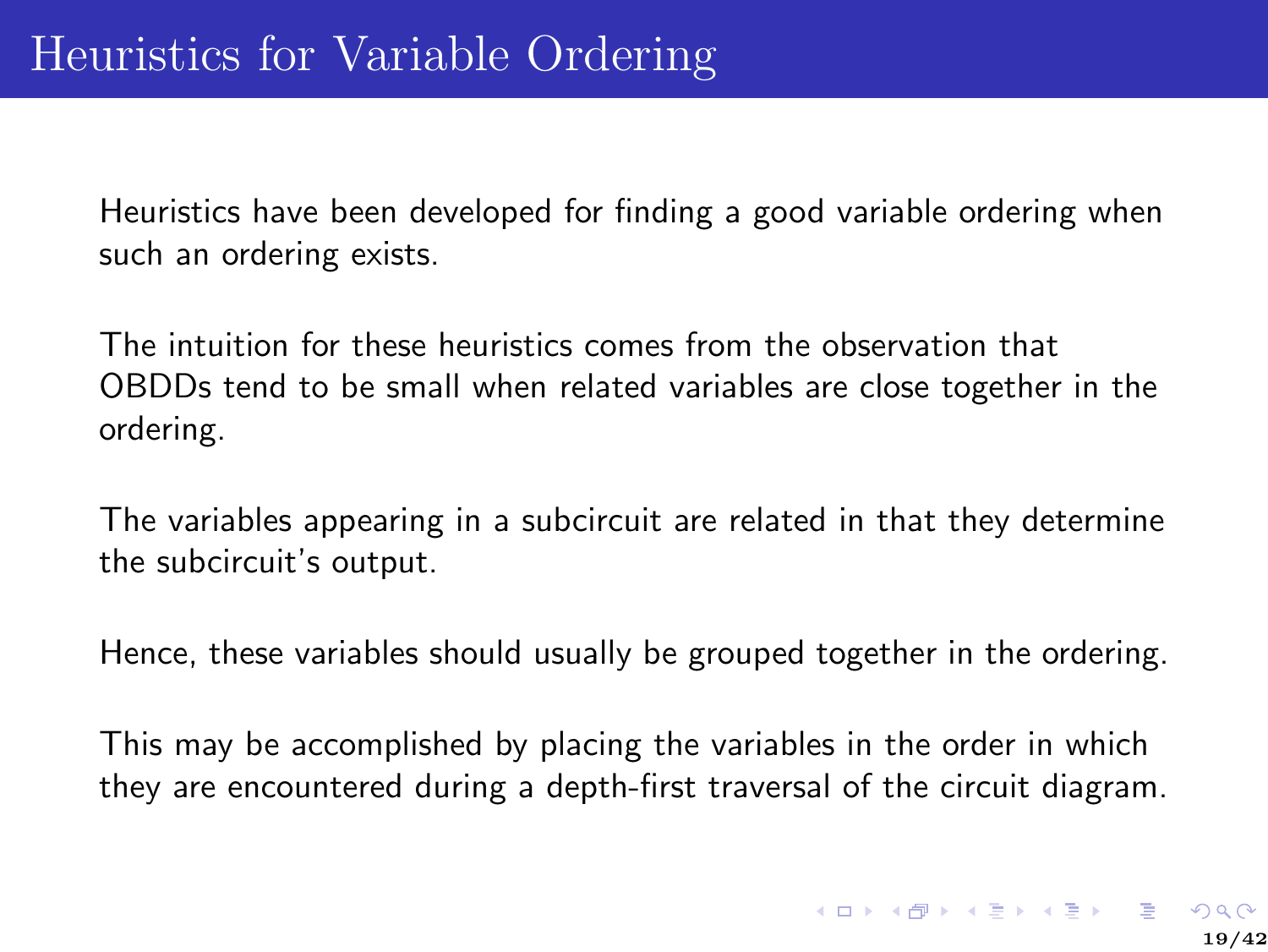A technique, called dynamic reordering appears to be useful if no obvious ordering heuristic applies.

When this technique is used, the OBDD package internally reorders the variables periodically to reduce the total number of vertices in use.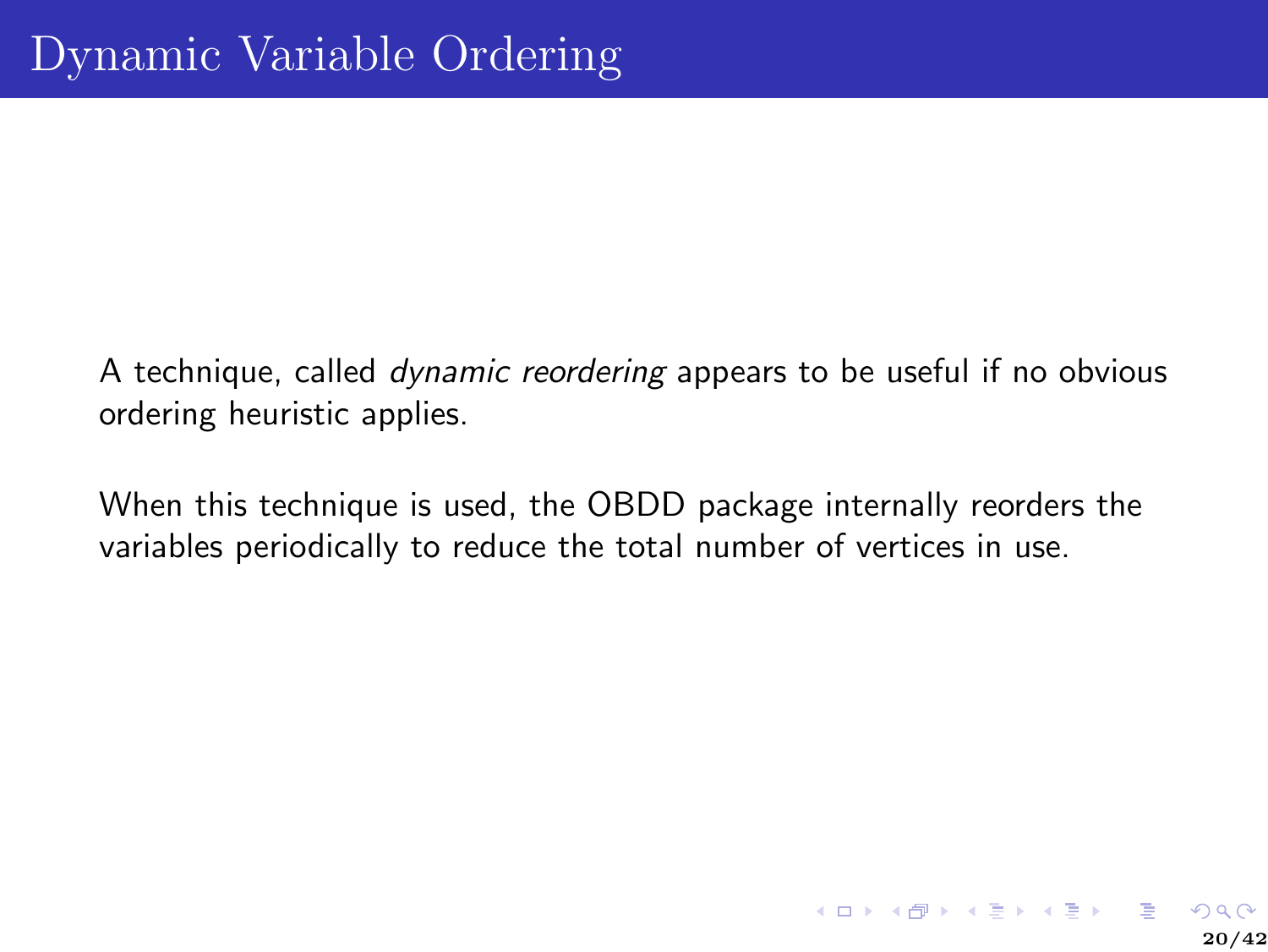### Logical Operations on OBDDs

We begin with the function that restricts some argument  $x_i$  of the boolean function  $f$  to a constant value  $b$ .

This function is denoted by  $f\mid_{x_i\leftarrow b}$  and satisfies the identity

$$
f |_{x_i \leftarrow b} (x_1, \ldots, x_n) = f(x_1, \ldots, x_{i-1}, b, x_{i+1}, \ldots, x_n).
$$

If f is represented as an OBDD, the OBDD for the restriction  $f\vert_{x_i\leftarrow b}$  is computed by a depth-first traversal of the OBDD.

For any vertex  $v$  which has a pointer to a vertex  $w$  such that  $var(w) = x_i$ , we replace the pointer by  $low(w)$  if  $b$  is  $0$  and by  $high(w)$ if  $b$  is 1.

When the graph is not in canonical form, we apply  $Reduce$  to obtain the OBDD for  $f|_{x_i \leftarrow b}$ .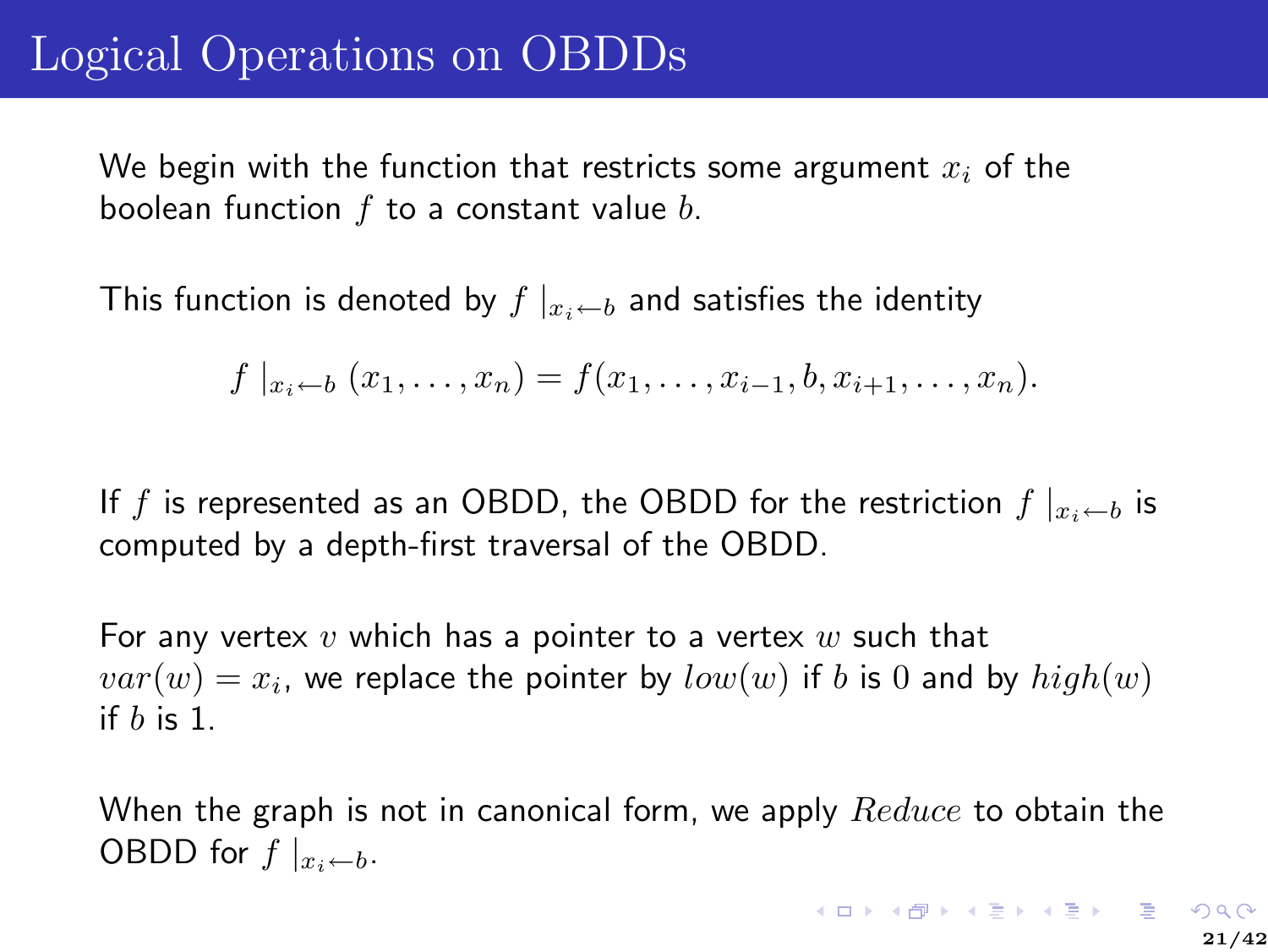All 16 two-argument logical operations can be implemented efficiently on boolean functions that are represented as OBDDs.

In fact, the complexity of these operations is linear in the size of the argument OBDDs.

The key idea for efficient implementation of these operations is the Shannon expansion

$$
f = \bar{x} \cdot f \mid_{x \leftarrow 0} + x \cdot f \mid_{x \leftarrow 1} .
$$

K ロ ▶ K 個 ▶ K 결 ▶ K 결 ▶ │ 결 │ K 9 Q Q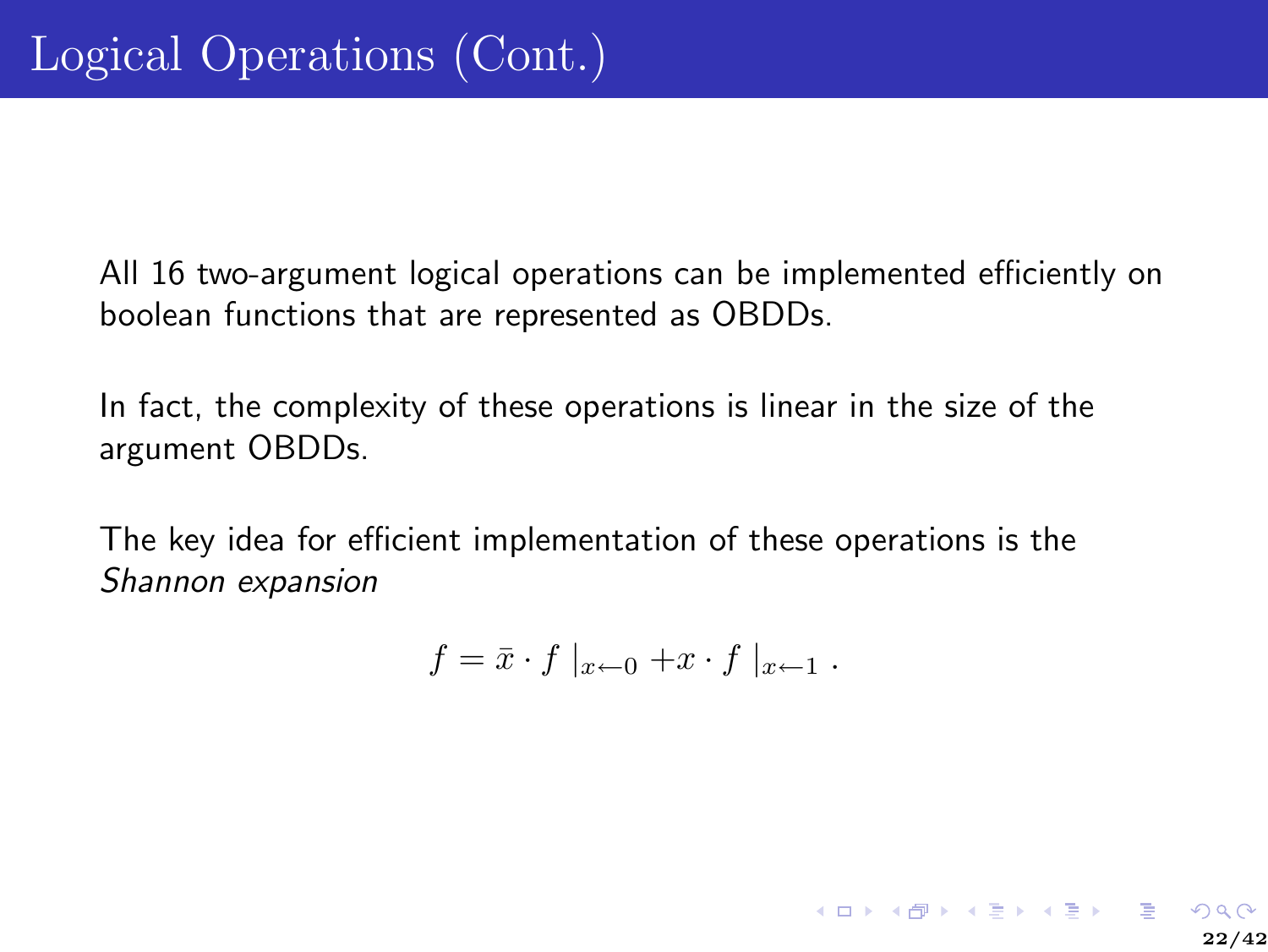Bryant gives a uniform algorithm called  $Apply$  for computing all 16 logical operations.

Let  $\star$  be an arbitrary two argument logical operation, and let  $f$  and  $f'$  be two boolean functions.

To simplify the explanation of the algorithm we introduce the following notation:

23/42

K ロ ▶ K 個 ▶ K 결 ▶ K 결 ▶ │ 결 │ K 9 Q Q

- ▶ v and v' are the roots of the OBDDs for f and  $f'$ .
- $\blacktriangleright$   $x = var(v)$  and  $x' = var(v')$ .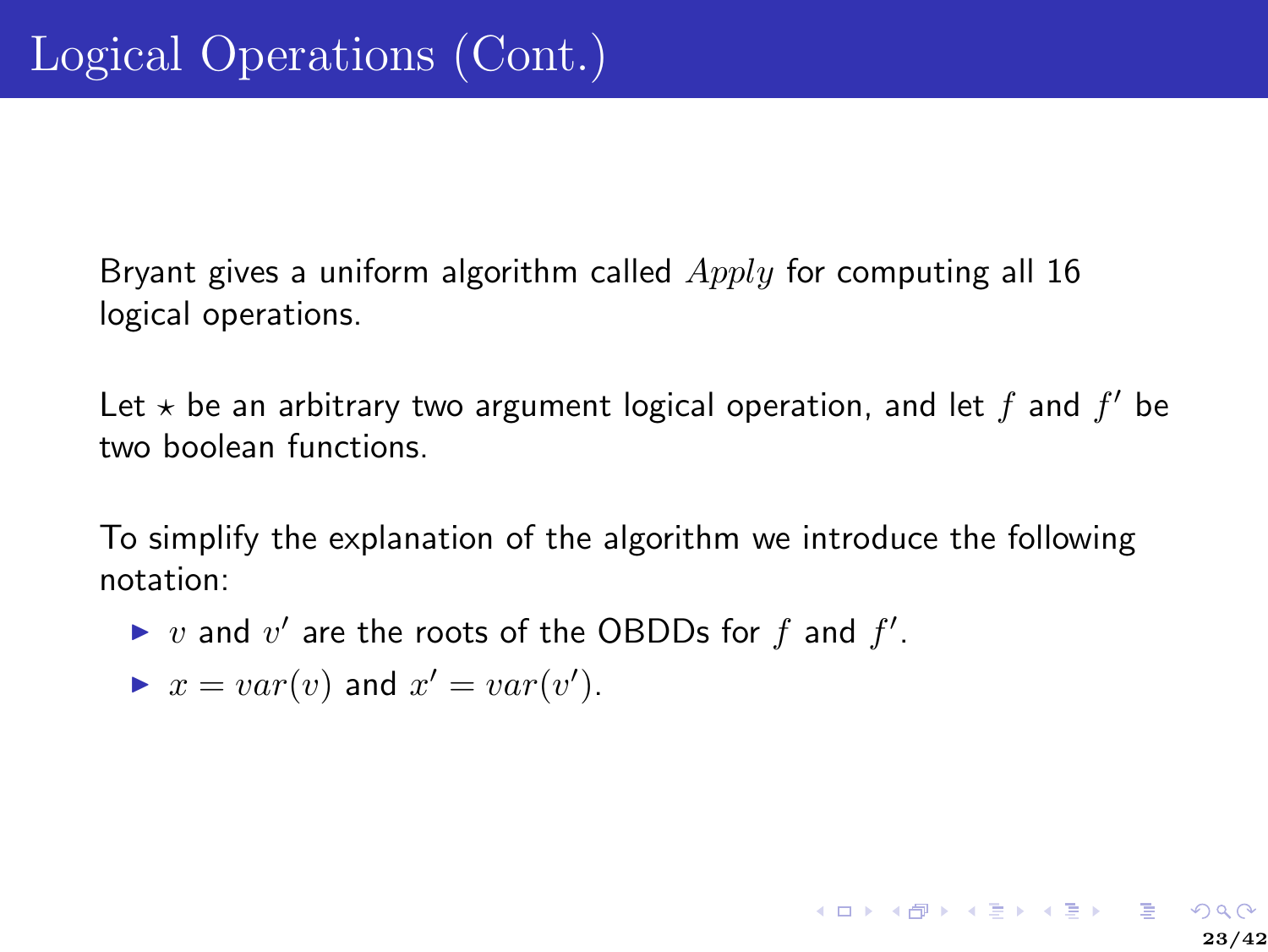We consider several cases depending on the relationship between  $v$  and  $v'$ .

- If v and  $v'$  are both terminal vertices, then  $f \star f' = value(v) \star value(v').$
- If  $x = x'$ , then we use the Shannon expansion

$$
f \star f' = \bar{x} \cdot (f |_{x \leftarrow 0} \star f' |_{x \leftarrow 0}) + x \cdot (f |_{x \leftarrow 1} \star f' |_{x \leftarrow 1})
$$

to break the problem into two subproblems. The subproblems are solved recursively.

The root of the resulting OBDD will be v with  $var(v) = x$ .

 $Low(v)$  will be the OBDD for  $(f \mid_{x \leftarrow 0} \star f' \mid_{x \leftarrow 0})$ .

 $High(v)$  will be the OBDD for  $(f \mid_{x \leftarrow 1} \star f' \mid_{x \leftarrow 1})$ .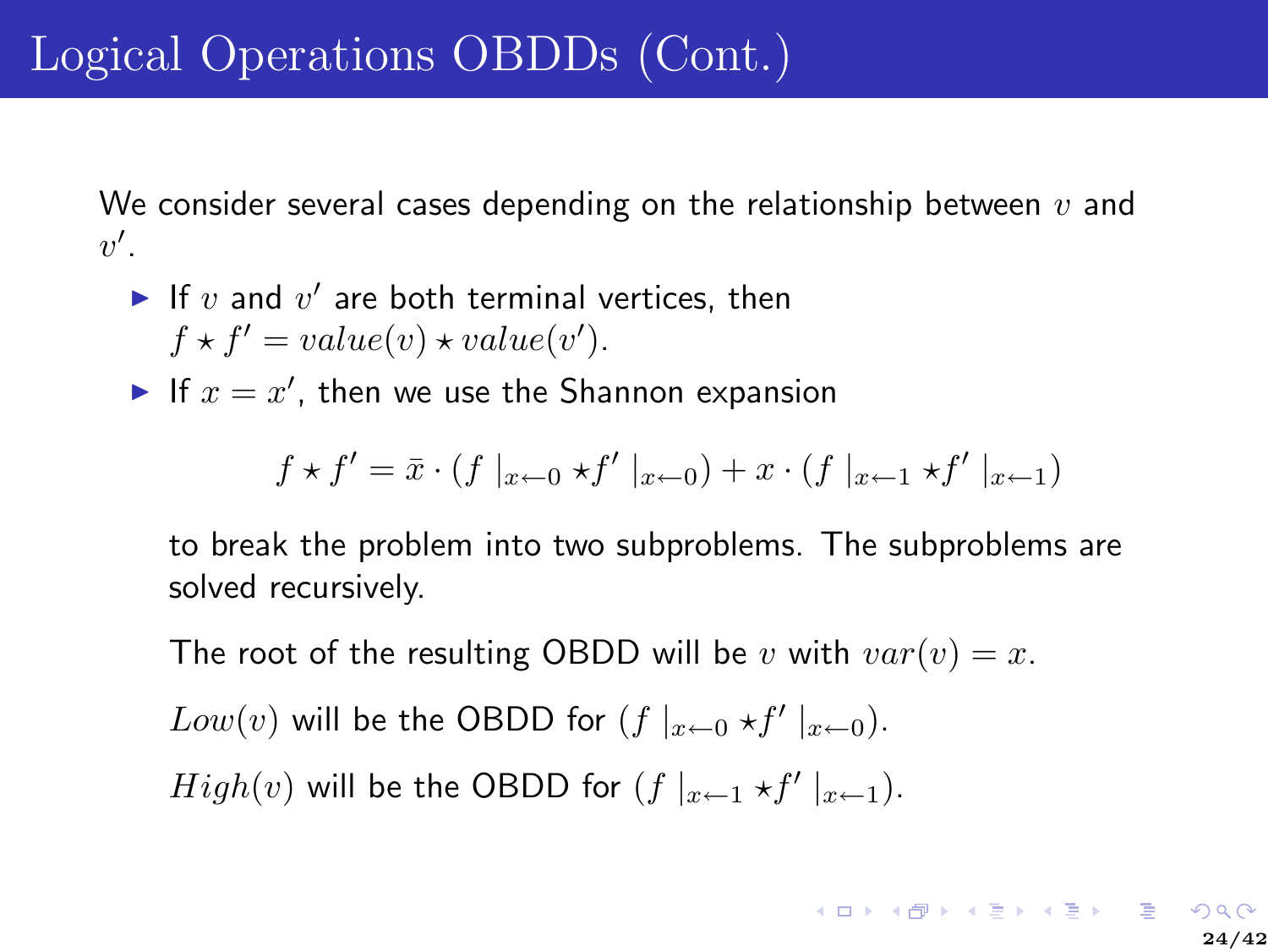If  $x < x'$ , then  $f'|_{x \leftarrow 0} = f'|_{x \leftarrow 1} = f'$  since  $f'$  does not depend on  $x$ . In this case the Shannon Expansion simplifies to

$$
f \star f' = \bar{x} \cdot (f \mid_{x \leftarrow 0} \star f') + x \cdot (f \mid_{x \leftarrow 1} \star f')
$$

and the OBDD for  $f \star f'$  is computed recursively as in the second case.

If  $x' < x$ , then the required computation is similar to the previous case.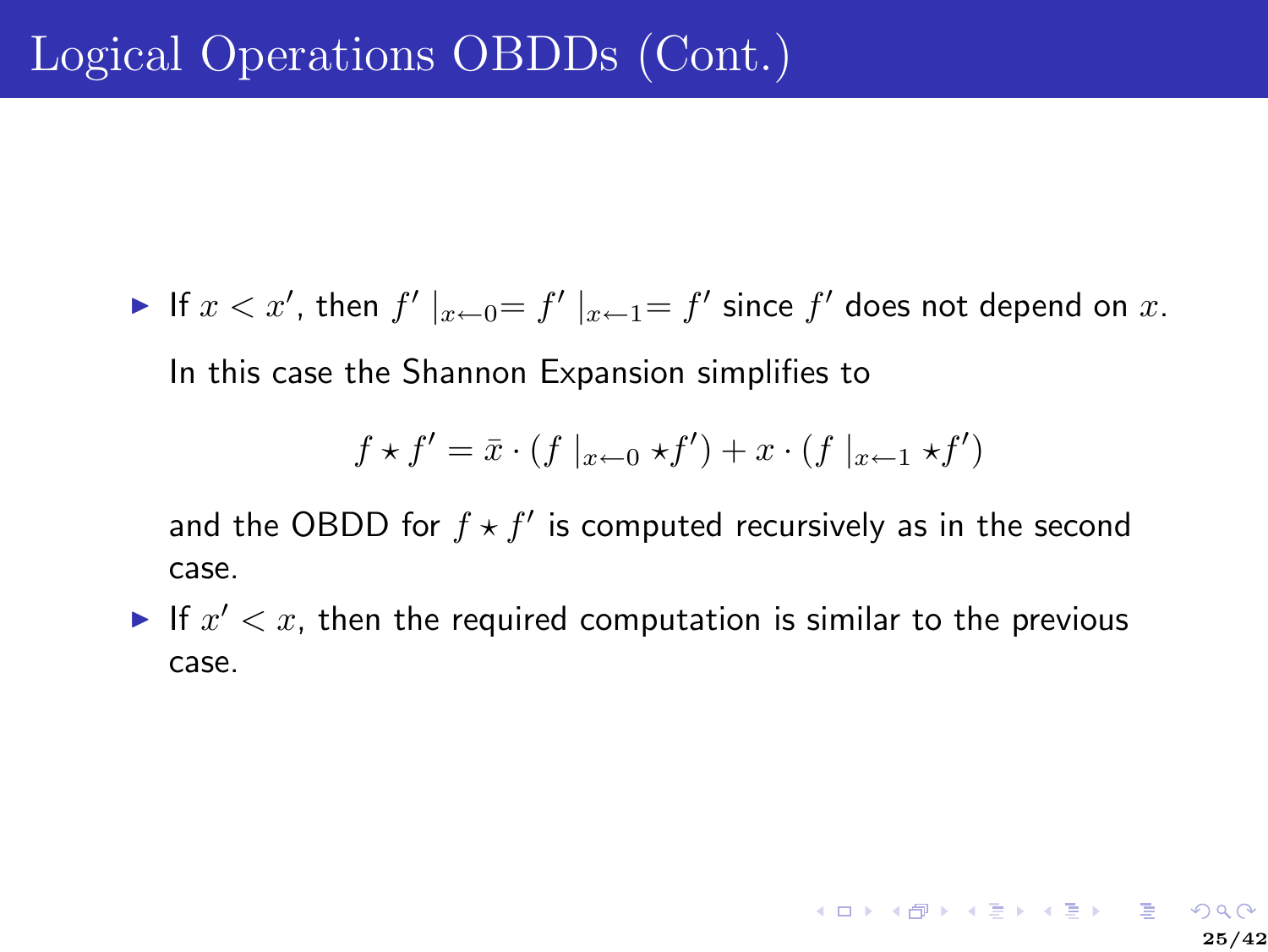By using dynamic programming, it is possible to make the algorithm polynomial.

- ▶ A hash table is used to record all previously computed subproblems.
- $\triangleright$  Before any recursive call, the table is checked to see if the subproblem has been solved.
- $\blacktriangleright$  If it has, the result is obtained from the table; otherwise, the recursive call is performed.
- $\triangleright$  The result must be reduced to ensure that it is in canonical form.

26/42

 $\mathbf{A} \equiv \mathbf{A} + \mathbf{A} + \mathbf{B} + \mathbf{A} + \mathbf{B} + \mathbf{A} + \mathbf{B} + \mathbf{A} + \mathbf{B} + \mathbf{A} + \mathbf{B} + \mathbf{A} + \mathbf{B} + \mathbf{A} + \mathbf{B} + \mathbf{A} + \mathbf{B} + \mathbf{A} + \mathbf{B} + \mathbf{A} + \mathbf{B} + \mathbf{A} + \mathbf{B} + \mathbf{A} + \mathbf{B} + \mathbf{A} + \mathbf{B} + \mathbf{A} + \mathbf{B} + \mathbf{A} + \math$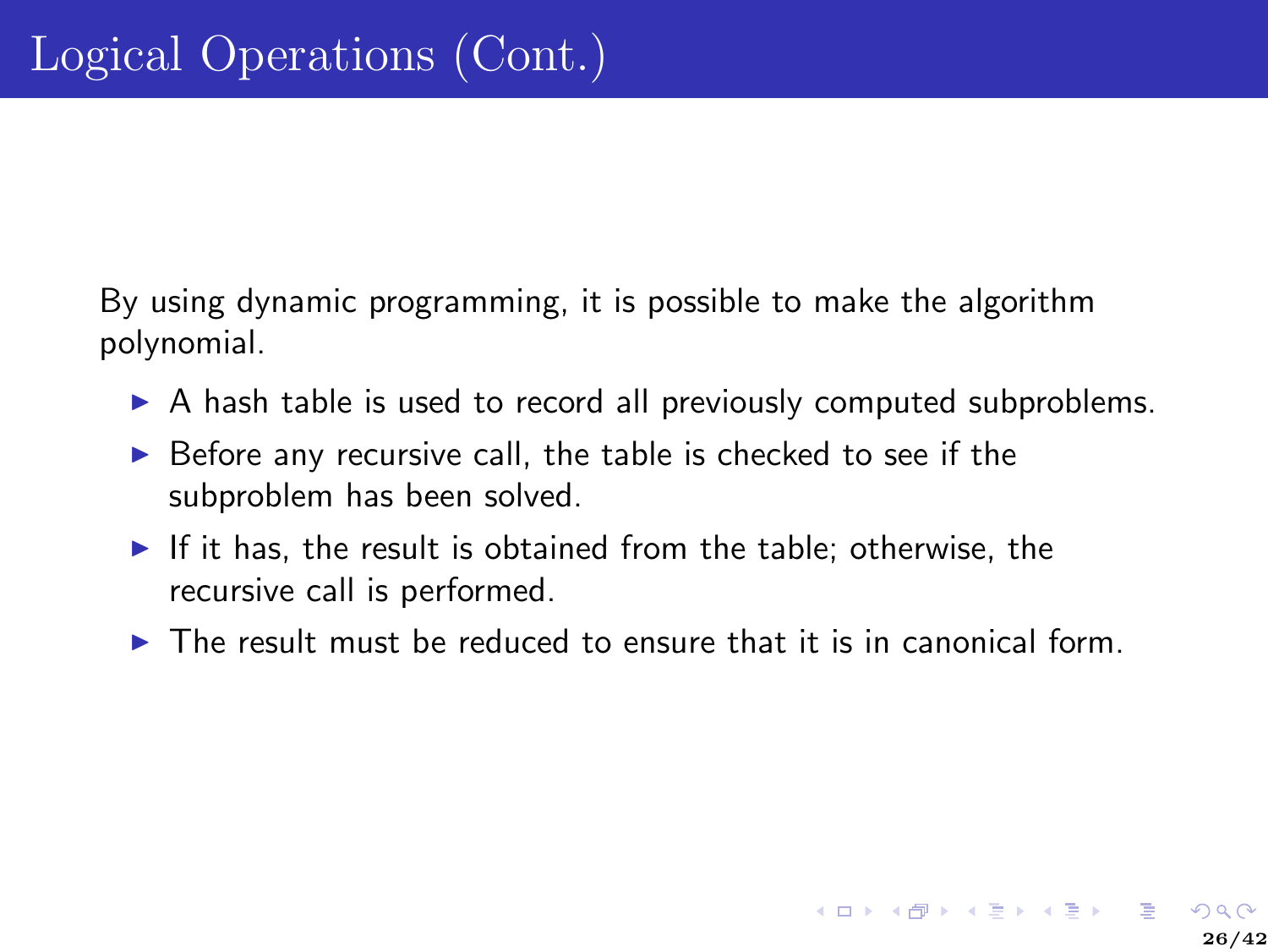A single OBDD can be used to represent a collection of boolean functions:

- $\triangleright$  The same variable ordering is used for whole the collection.
- $\triangleright$  As before, no isomorphic subgraphs or redundant vertices.

Two functions in the collection are identical if and only if they have the same root.

Consequently, checking whether two functions are equal can be implemented in constant time.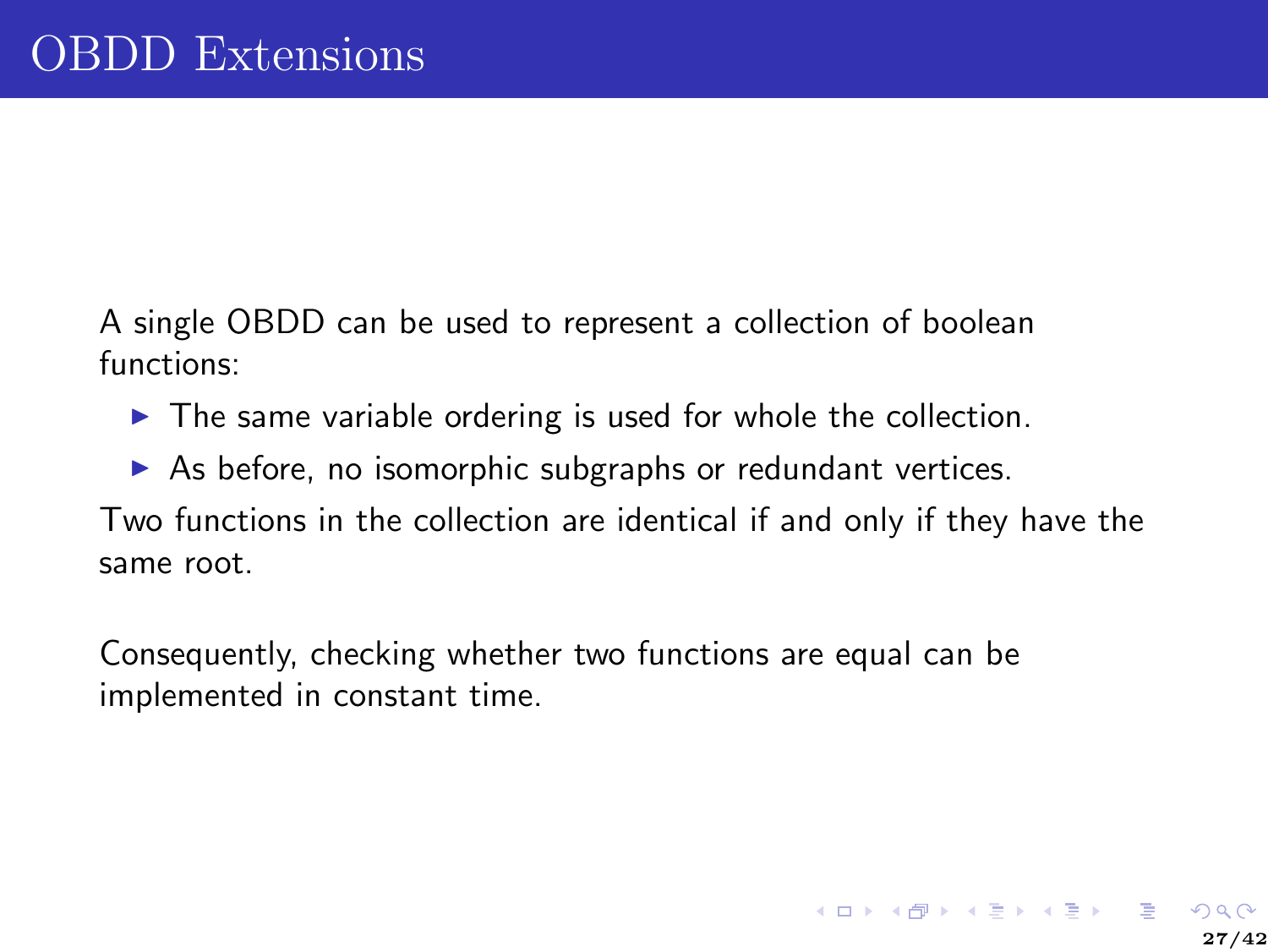A possible extension is to add labels to the arcs in the graph to denote boolean negation.

This makes it unnecessary to use different subgraphs to represent a formula and its negation.

Canonicity?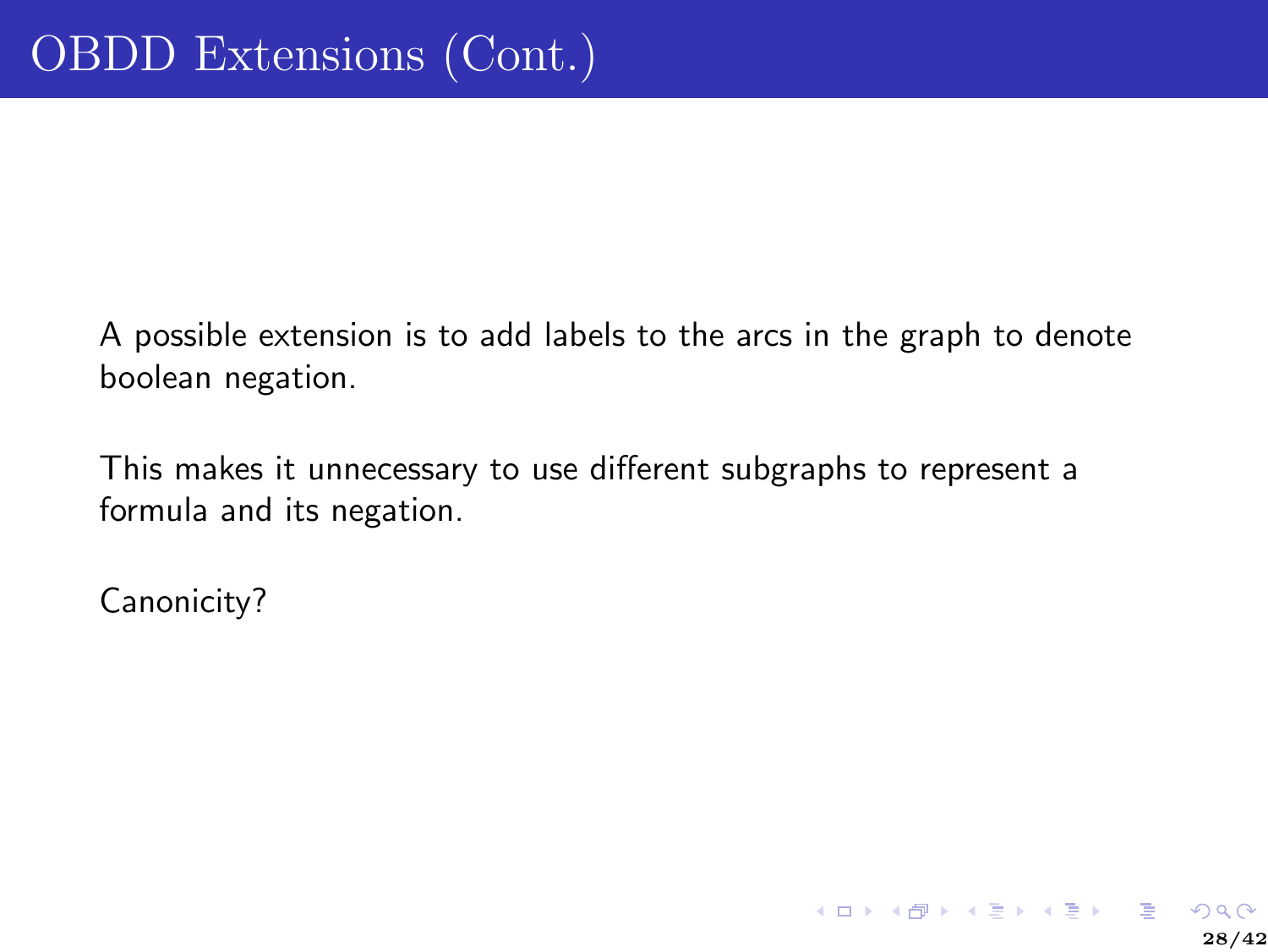OBDDs can also be viewed as deterministic finite automata (DFAs).

An  $n$ -argument boolean function can be identified with the set of strings in  $\{0,1\}^n$  that evaluate to 1.

This is a finite language. Finite languages are regular. Hence, there is a minimal DFA that accepts the language.

The DFA provides a canonical form for the original boolean function.

Logical operations on boolean functions can be implemented by standard constructions from elementary automata theory.

K ロ K K (P) K (P) K (P) K (P) X (P) X (P) X (P) X (P) X (P) X (P) X (P) X (P) X (P) X (P) X (P) X (P) X (P) X (P) X (P) X (P) X (P) X (P) X (P) X (P) X (P) X (P) X (P) X (P) X (P) X (P) X (P) X (P) X (P) X (P) X (P) X (P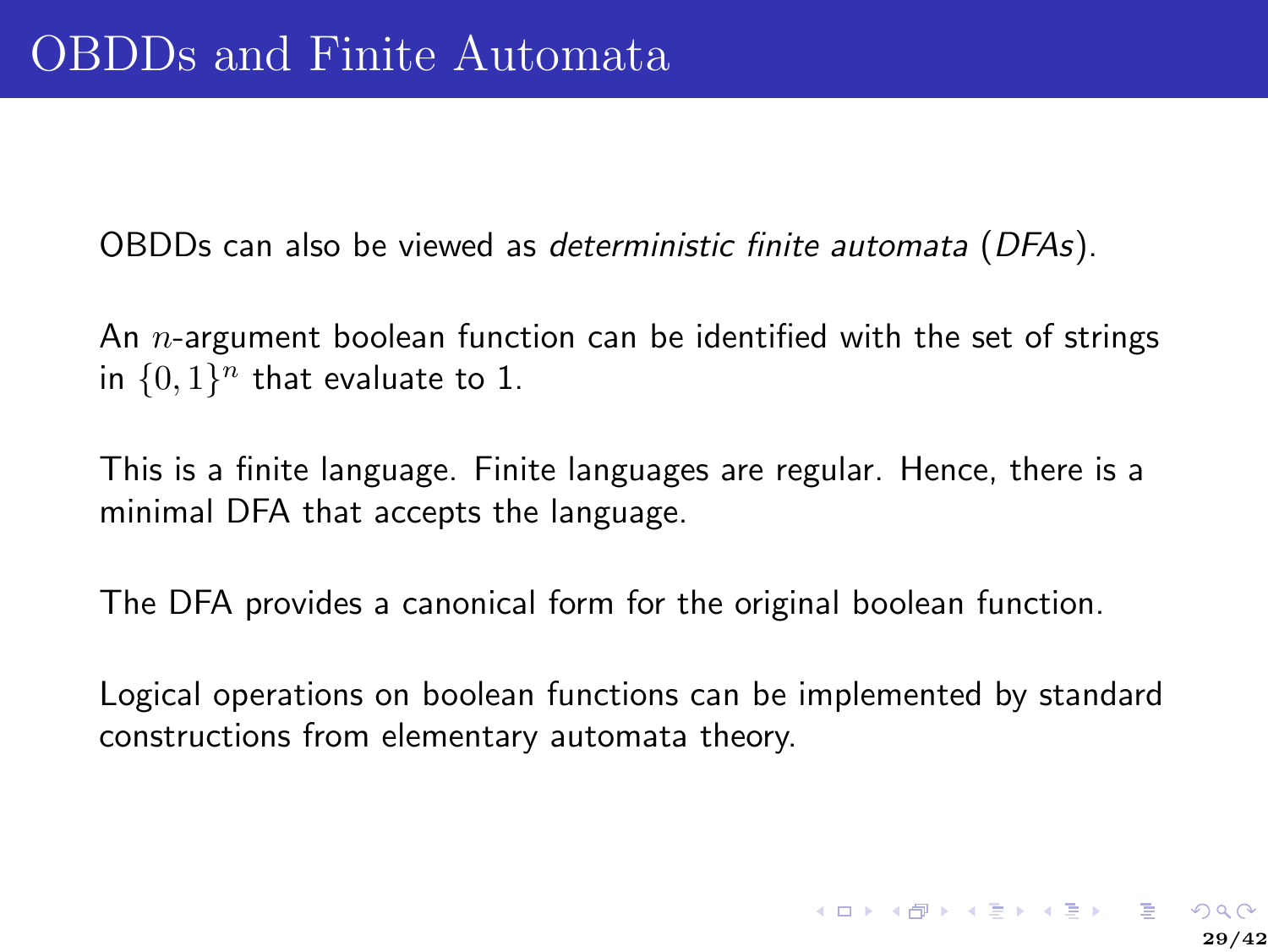OBDDs are extremely useful for obtaining concise representations of relations over finite domains.

If R is an n-ary relation over  $\{0,1\}$  then R can be represented by the OBDD for its characteristic function

$$
f_R(x_1,\ldots,x_n)=1
$$
 iff  $R(x_1,\ldots,x_n)$ .

- ▶ J. R. Burch, E. M. Clarke, K. L. McMillan, D. L. Dill, and L. J. Hwang. Symbolic model checking:  $10^{20}$  states and beyond. Information and Computation, 98(2):142–170, June 1992.
- ▶ J. R. Burch, E. M. Clarke, D. E. Long, K. L. McMillan, and D. L. Dill. Symbolic model checking for sequential circuit verification. IEEE Transactions on Computer-Aided Design of Integrated Circuits, 13(4):401–424, 1994.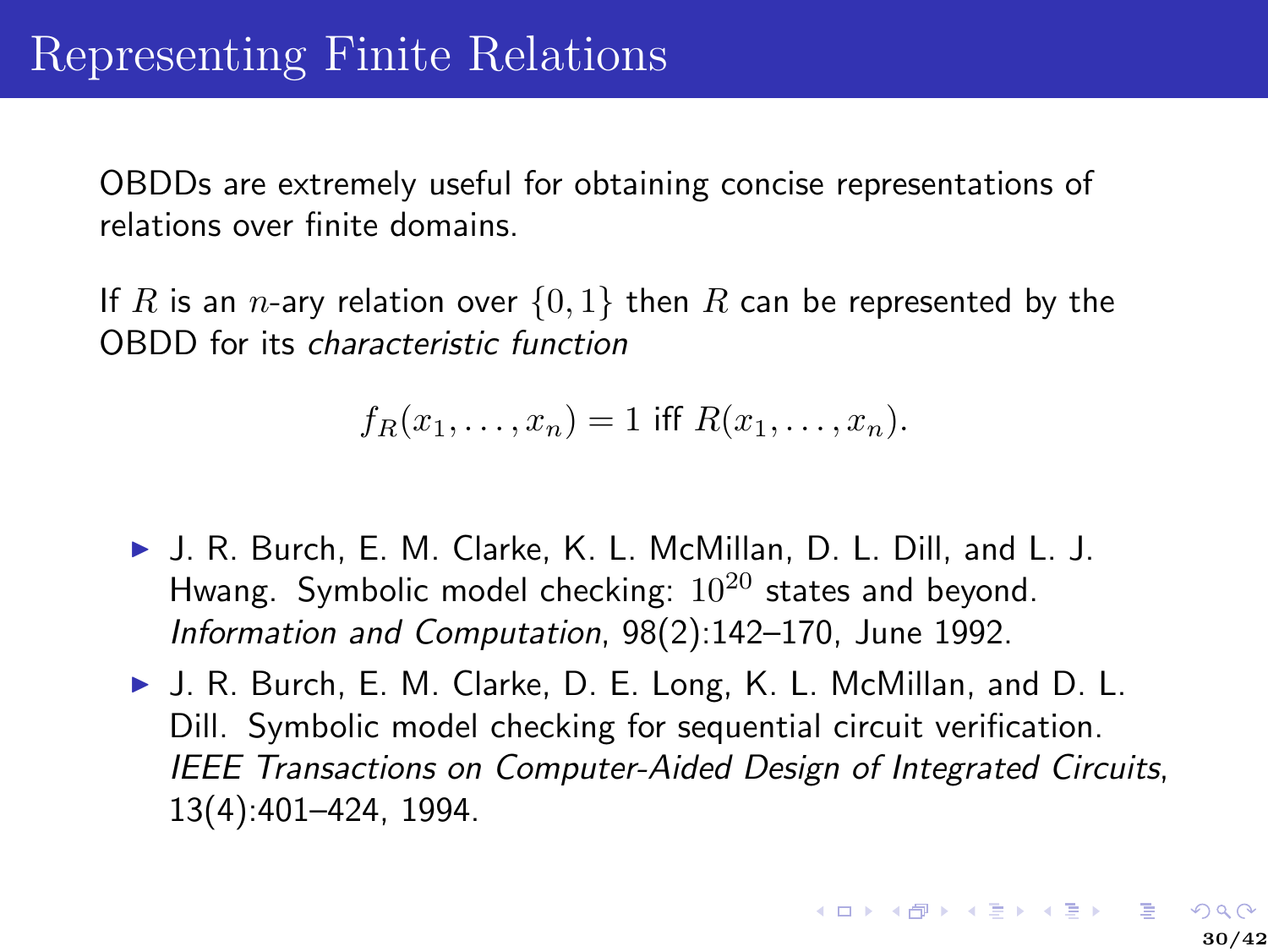# Representing Relations (Cont.)

Suppose  $R$  is an n-ary relation over the domain  $D$ , where  $D$  has  $2^m$ elements for some  $m > 1$ .

To represent R as an OBDD, we simply encode elements of D using a binary representation. Formally, we use a bijection  $\phi:\{0,1\}^m \rightarrow D$  that maps each boolean vector of length  $m$  to an element of  $D$ .

We construct a new boolean relation R' of arity  $m \times n$  according to the following rule:

$$
R'(\bar{x}_1,\ldots,\bar{x}_n)=R(\phi(\bar{x}_1),\ldots,\phi(\bar{x}_n))
$$

where  $\bar{x}_i$  is a vector of  $m$  boolean variables which encodes the variable  $x_i$ that takes values in D.

R can now be represented as the OBBD for the characteristic function  $f_{R'}$  of  $R'$ .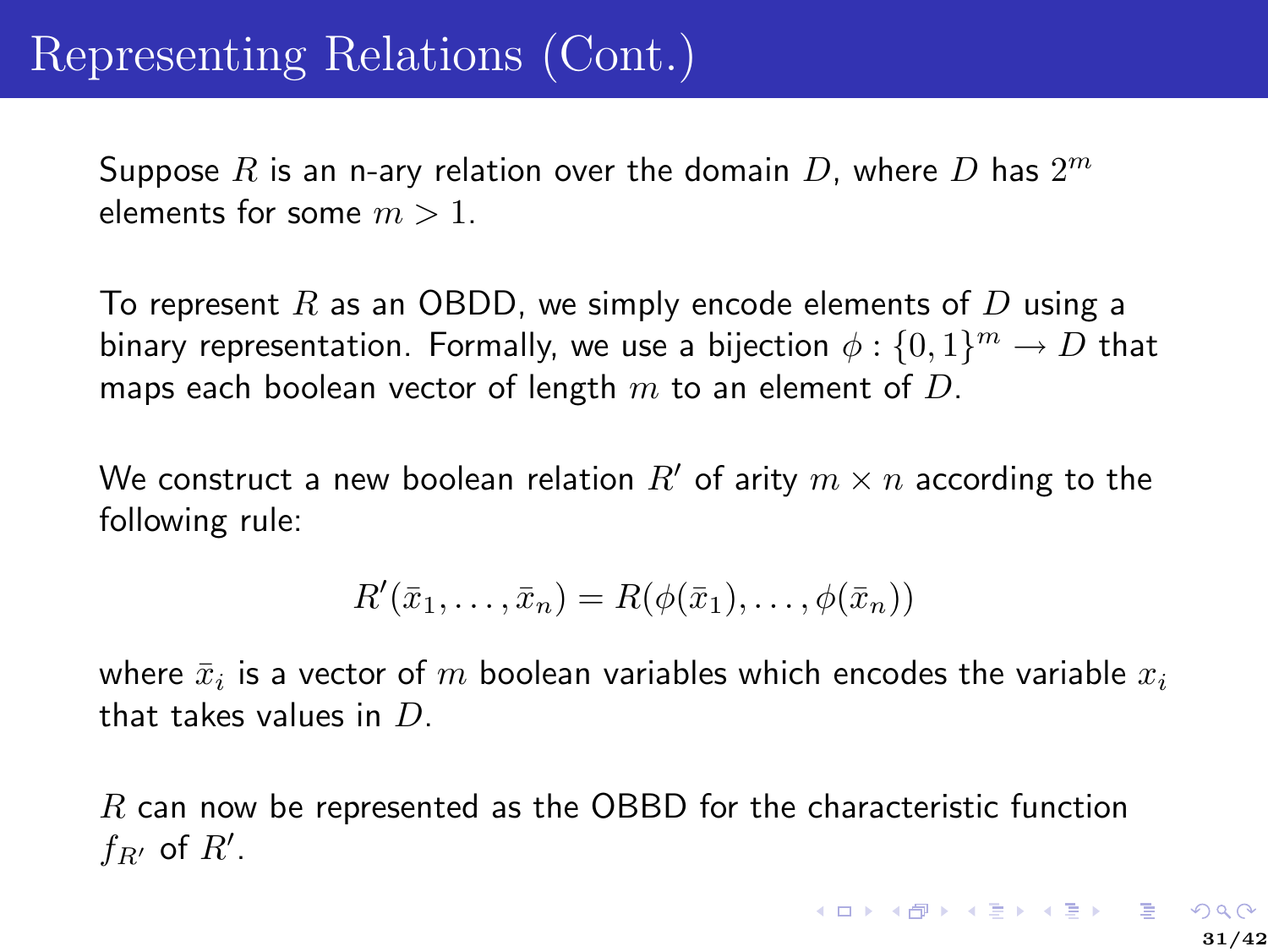This technique can be easily extended to relations over different domains,  $D_1, \ldots, D_n$ .

Since sets can be viewed as unary relations, the same technique can be used to represent sets as OBDDs.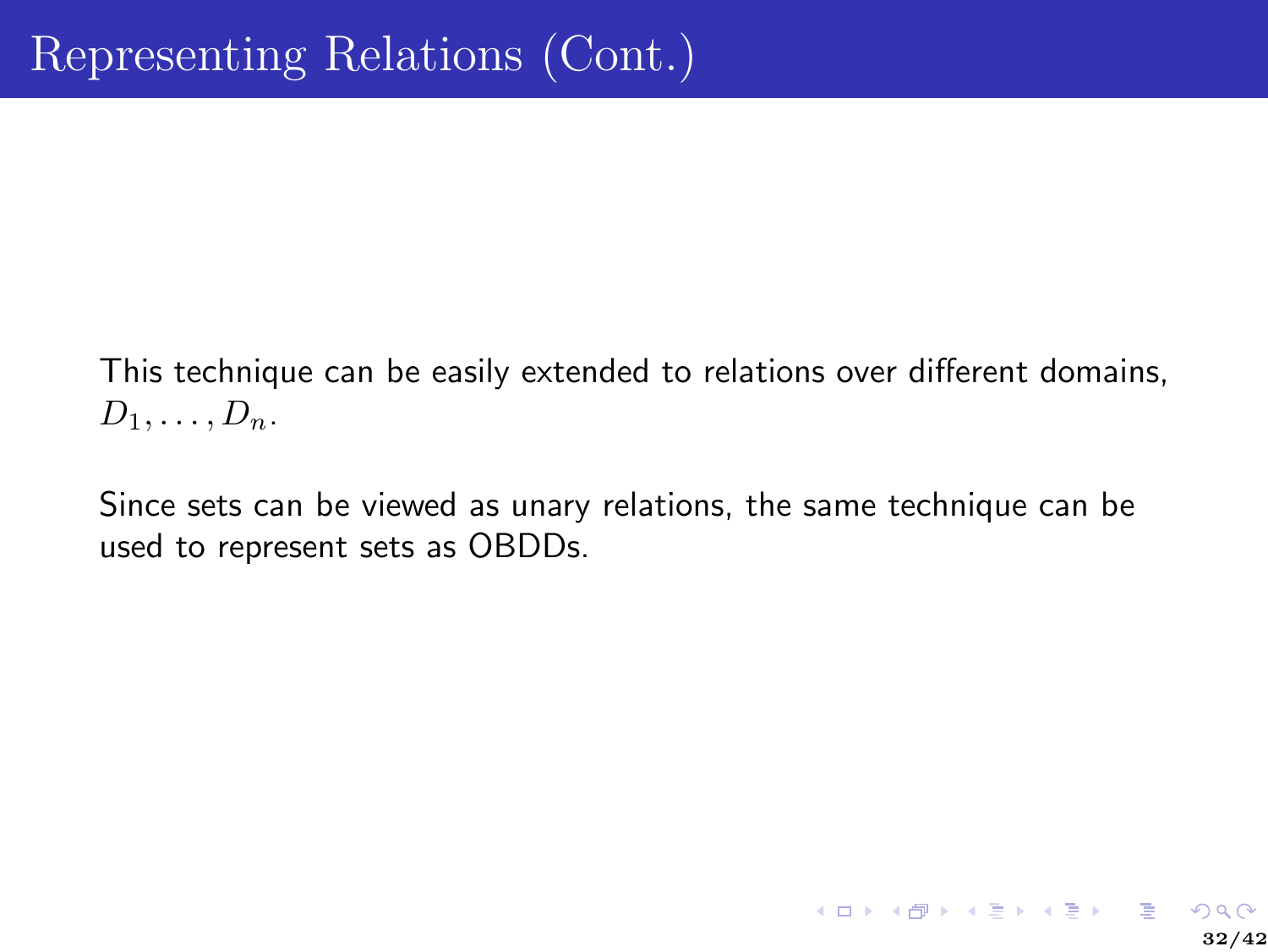Sometimes it is convenient to use existential or universal quantification over boolean variables.

The resulting logic is the logic of Quantified Boolean Formulas (QBF).

Suppose  $x$  is a propositional variable.

- ► The QBF formula  $\exists x.f$  is true iff:  $f\vert_{x\leftarrow 0}$  is true or  $f\vert_{x\leftarrow 1}$  is true.
- ► The QBF formula  $\forall x.f$  is true iff:  $f\vert_{x\leftarrow 0}$  is true and  $f\vert_{x\leftarrow 1}$  is true.

(We identify 1 with true and identify 0 with false.)

K ロ K K (P) K (P) K (P) K (P) X (P) X (P) X (P) X (P) X (P) X (P) X (P) X (P) X (P) X (P) X (P) X (P) X (P) X (P) X (P) X (P) X (P) X (P) X (P) X (P) X (P) X (P) X (P) X (P) X (P) X (P) X (P) X (P) X (P) X (P) X (P) X (P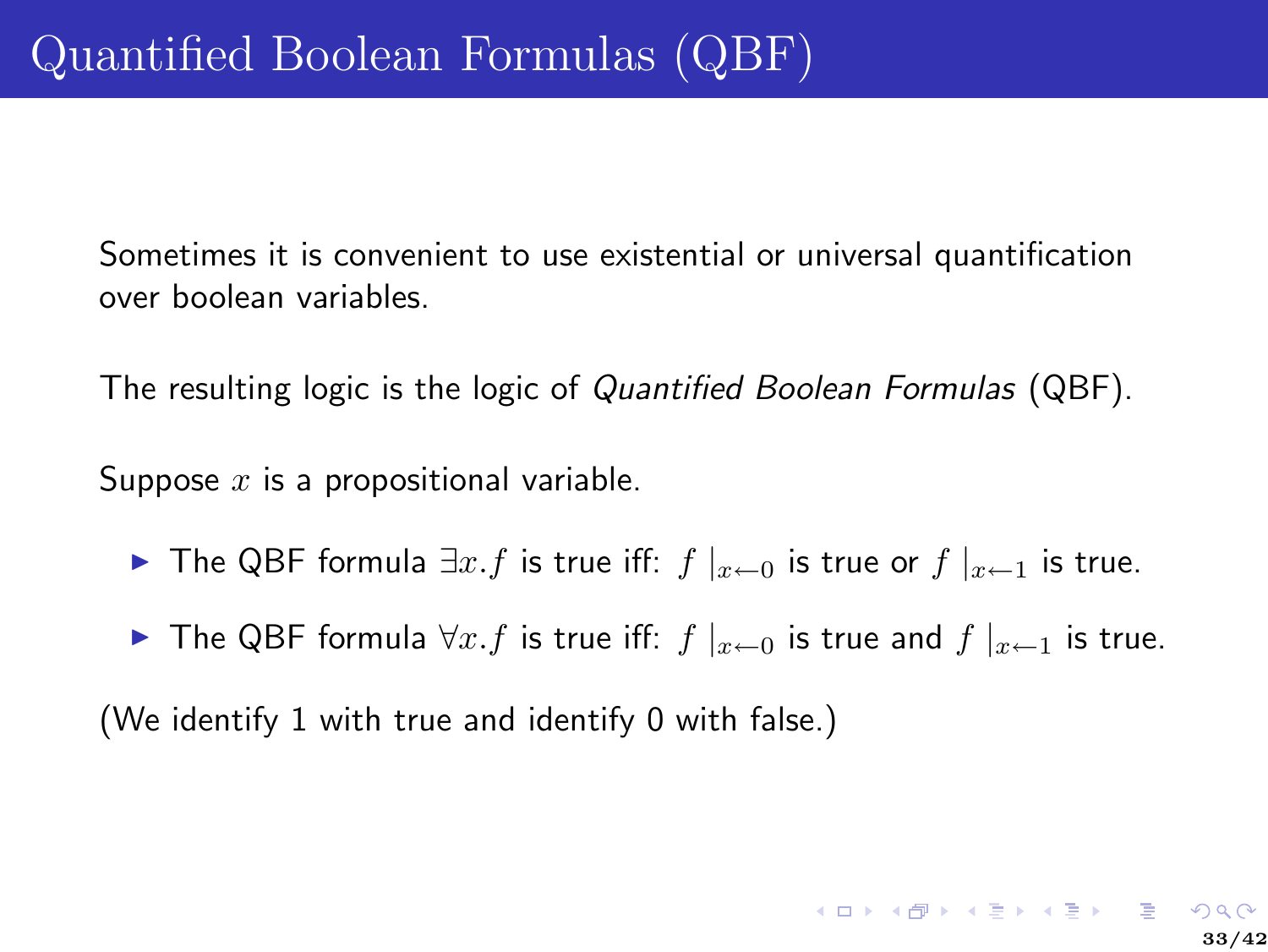Formally:

Given a set of propositional variables  $V = \{v_1, \ldots, v_n\},\$  $QBF(V)$  is the smallest set of formulas such that

- $\blacktriangleright$  every variable in V is a formula,
- ► if f and g are formulas, then  $\neg f$ ,  $f \lor g$ , and  $f \land g$  are formulas, and
- ► if f is a formula and  $v \in V$ , then  $\exists v f$  and  $\forall v f$  are formulas.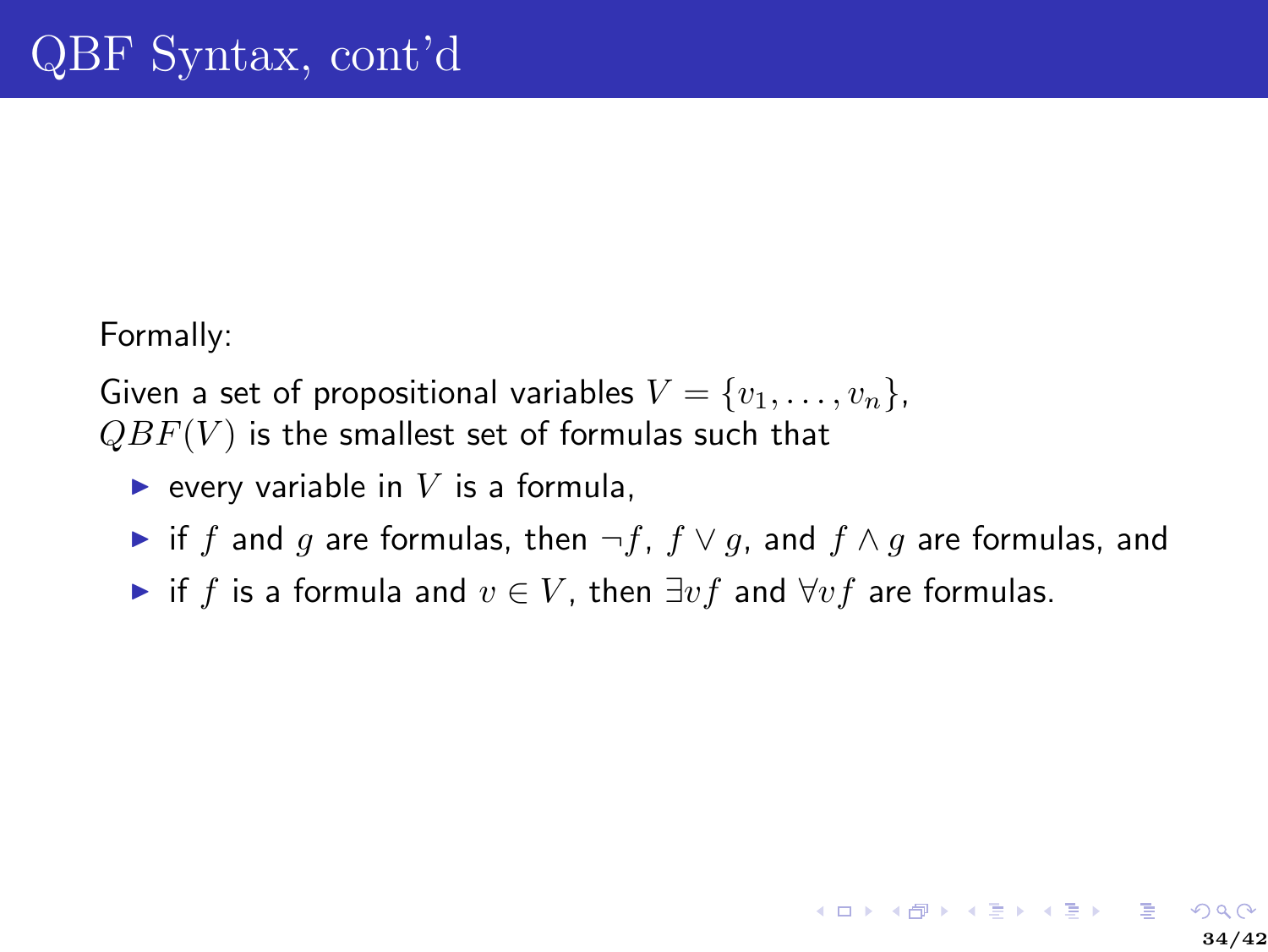A truth assignment for  $QBF(V)$  is a function  $\sigma: V \to \{0,1\}.$ 

If  $a \in \{0,1\}$ , then we will use the notation  $\sigma \langle v \leftarrow a \rangle$  for the truth assignment defined by

$$
\sigma \langle v \leftarrow a \rangle (w) = \begin{cases} a & \text{if } v = w \\ \sigma(w) & \text{otherwise.} \end{cases}
$$

If f is a formula in  $QBF(V)$  and  $\sigma$  is a truth assignment, we will write  $\sigma \models f$  when f is true under the assignment  $\sigma$ .

K ロ > K @ ▶ K 할 > K 할 > 1 할 : X 9 Q Q\*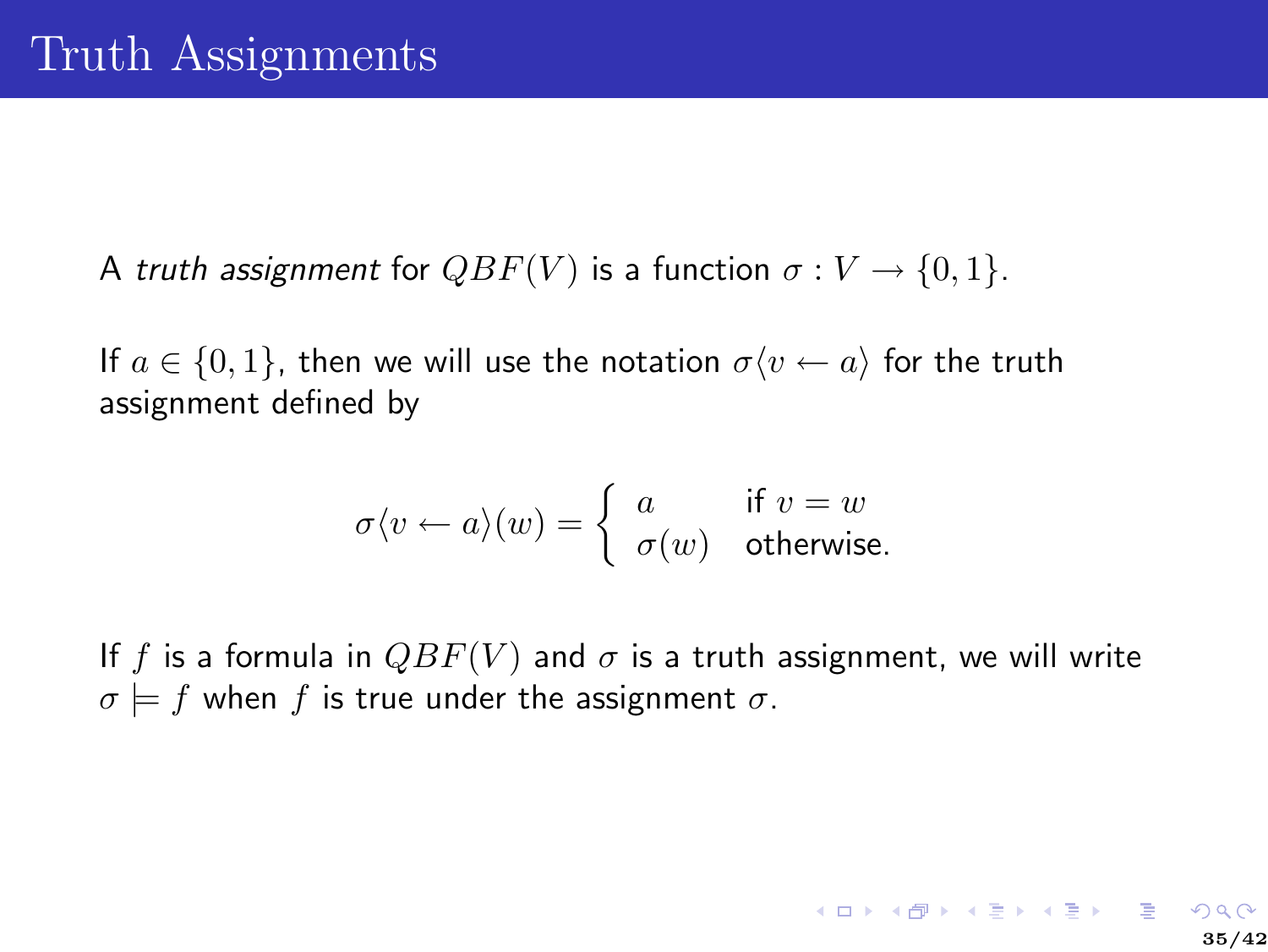The relation  $\models$  is defined recursively in the obvious manner:

\n- $$
\sigma \models v
$$
, iff  $\sigma(v) = 1$ ,
\n- $\sigma \models \neg f$ , iff  $\sigma \not\models f$ ,
\n- $\sigma \models f \lor g$ , iff  $\sigma \models f$ , or  $\sigma \models g$ ,
\n- $\sigma \models f \land g$ , iff  $\sigma \models f$ , and  $\sigma \models g$ ,
\n- $\sigma \models \exists v f$ , iff  $\sigma \langle v \leftarrow 0 \rangle \models f$ , or  $\sigma \langle v \leftarrow 1 \rangle \models f$ ,
\n- $\sigma \models \forall v f$ , iff  $\sigma \langle v \leftarrow 0 \rangle \models f$ , and  $\sigma \langle v \leftarrow 1 \rangle \models f$ .
\n

36/42

K ロ X K d X K 전 X K 전 X X X X X X X X X 전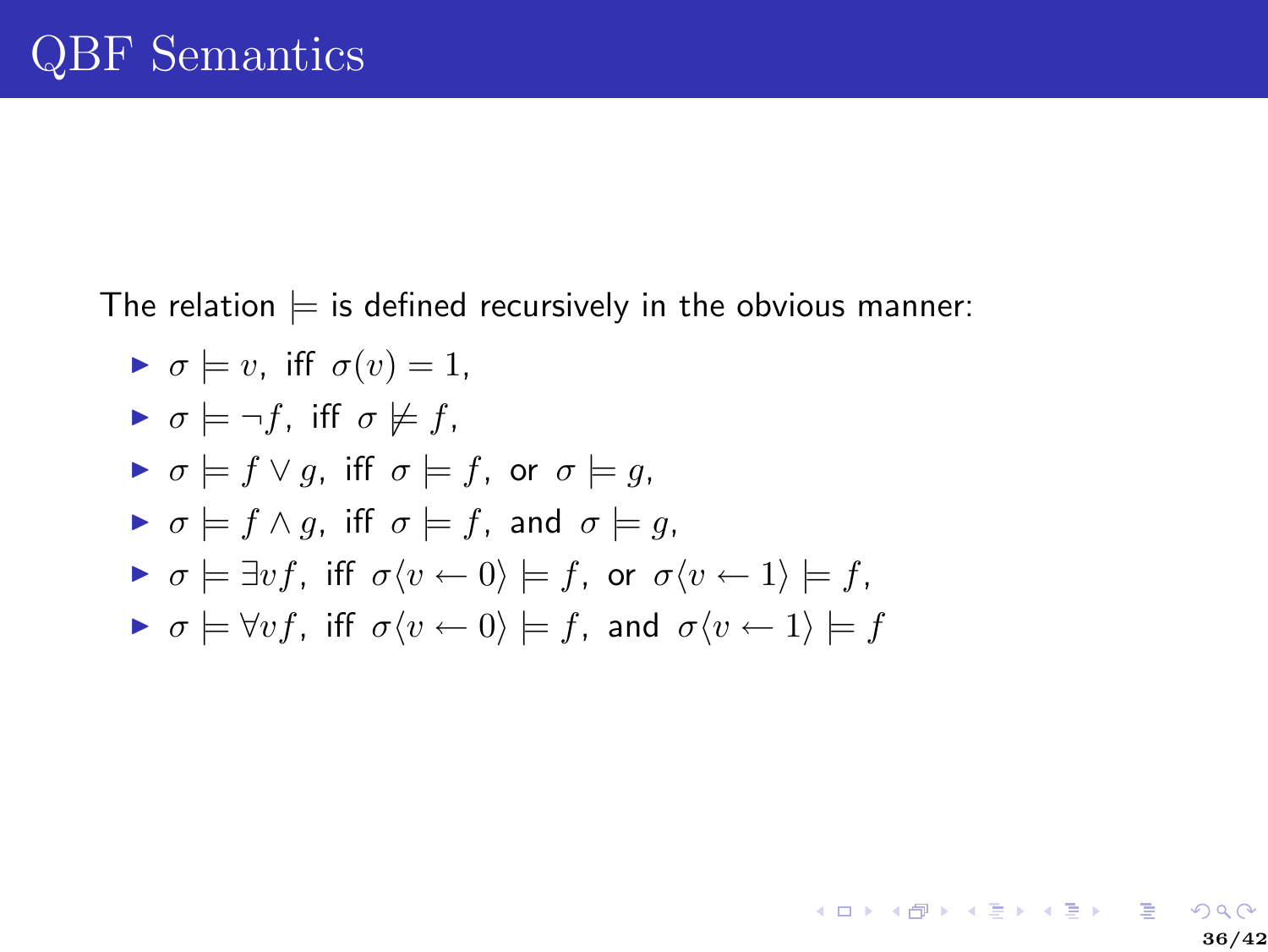QBF formulas have the same expressive power as ordinary propositional formulas; however, they are sometimes much more concise.

Every QBF formula determines an  $n$ -ary boolean relation consisting of those truth assignments for the variables in  $V$  that make the formula true.

We will identify each formula with the boolean relation that it determines.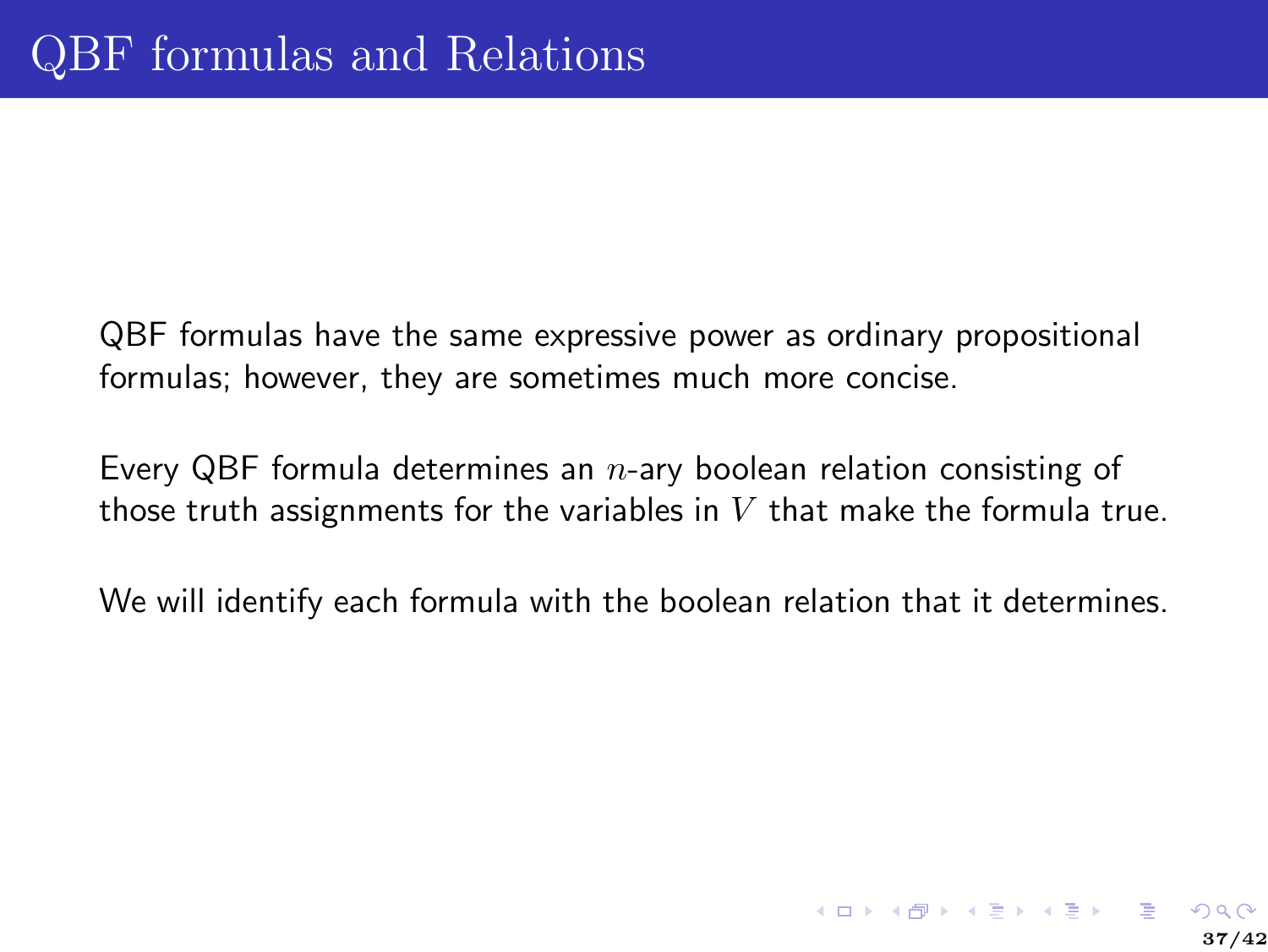Previously, we showed how to associate an OBDD with each formula of propositional logic.

In principle, it is easy to construct OBDDs for  $\exists v f$  and  $\forall v f$  when f is given as an OBDD.

$$
\blacktriangleright \exists x f = f \mid_{x \leftarrow 0} + f \mid_{x \leftarrow 1}
$$

 $\forall x f = f \mid_{x \leftarrow 0} f \mid_{x \leftarrow 1}$ 

In practice, however, special algorithms are needed to handle quantifiers efficiently.

38/42

K ロ ▶ K 個 ▶ K 결 ▶ K 결 ▶ │ 결 │ K 9 Q Q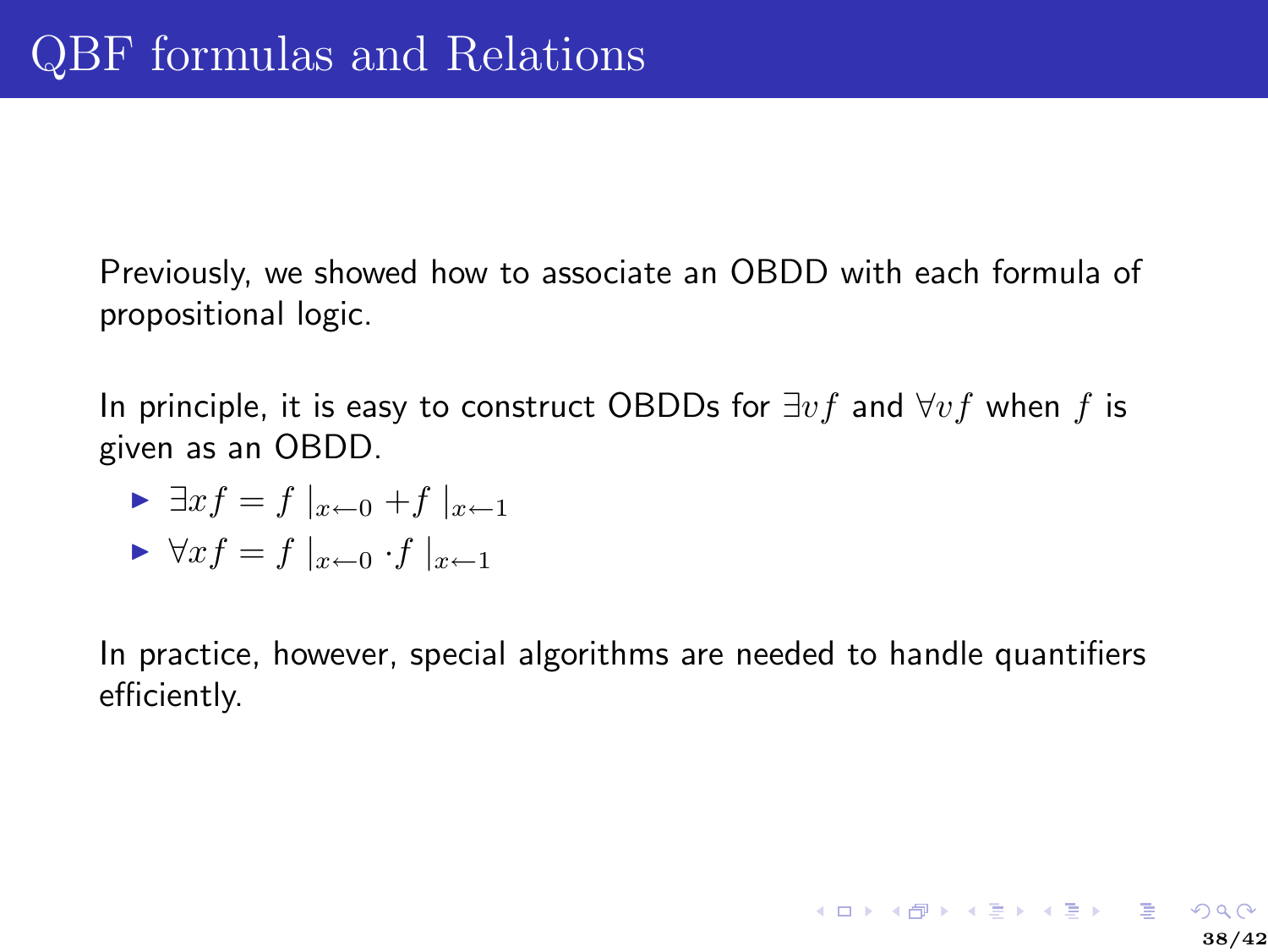In model checking, quantifiers occur most frequently in relational products

 $\exists \bar{v} \big[ f(\bar{v}) \wedge g(\bar{v}) \big].$ 

We give an algorithm that performs this computation in one pass over the OBDDs  $f(\bar{v})$  and  $g(\bar{v})$ .

This is important since we avoid constructing the OBDD for  $f(\bar{v}) \wedge g(\bar{v})$ .

Before giving the algorithm for the relational product

 $\exists \bar{v} \big[ f(\bar{v}) \wedge g(\bar{v}) \big]$ 

let's review the algorithm for normal conjunction,

 $f(\bar{v}) \wedge q(\bar{v})$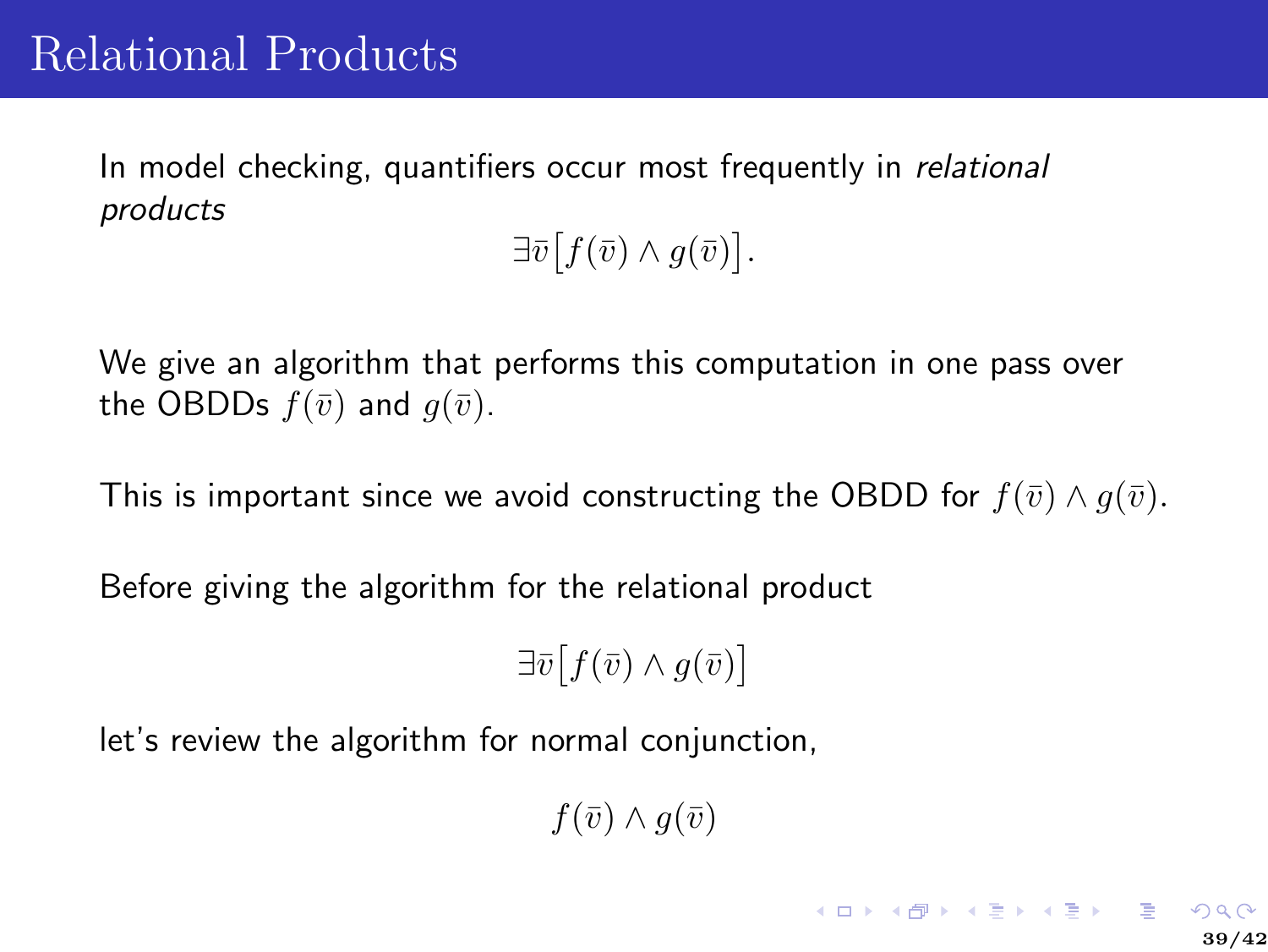# Conjunction

 $Conjoin(f, g: OBDD)$ 

if  $f = false \vee g = false$  then return false else if  $f = true \land g = true$  then return true else if cache $[(f, g)] \neq$  null then return cache $[(f, g)]$ else

let *x* be the top variable of *f*  
let *y* be the top variable of *g*  
let *z* be the topmost of *x* and *y*  

$$
h_0 := \text{Conjoin}(f|_{z=0}, g|_{z=0})
$$
  
 $h_1 := \text{Conjoin}(f|_{z=1}, g|_{z=1})$   
 $h := \text{IfThenElse}(z, h_1, h_0) \text{ /* BDD for } (z \land h_1) \lor (\neg z \land h_0) \ast /$   
cache  $[(f, g)] := h$   
return *h*  
endif

K ロ ▶ K 個 ▶ K 결 ▶ K 결 ▶ │ 결 │ K 9 Q Q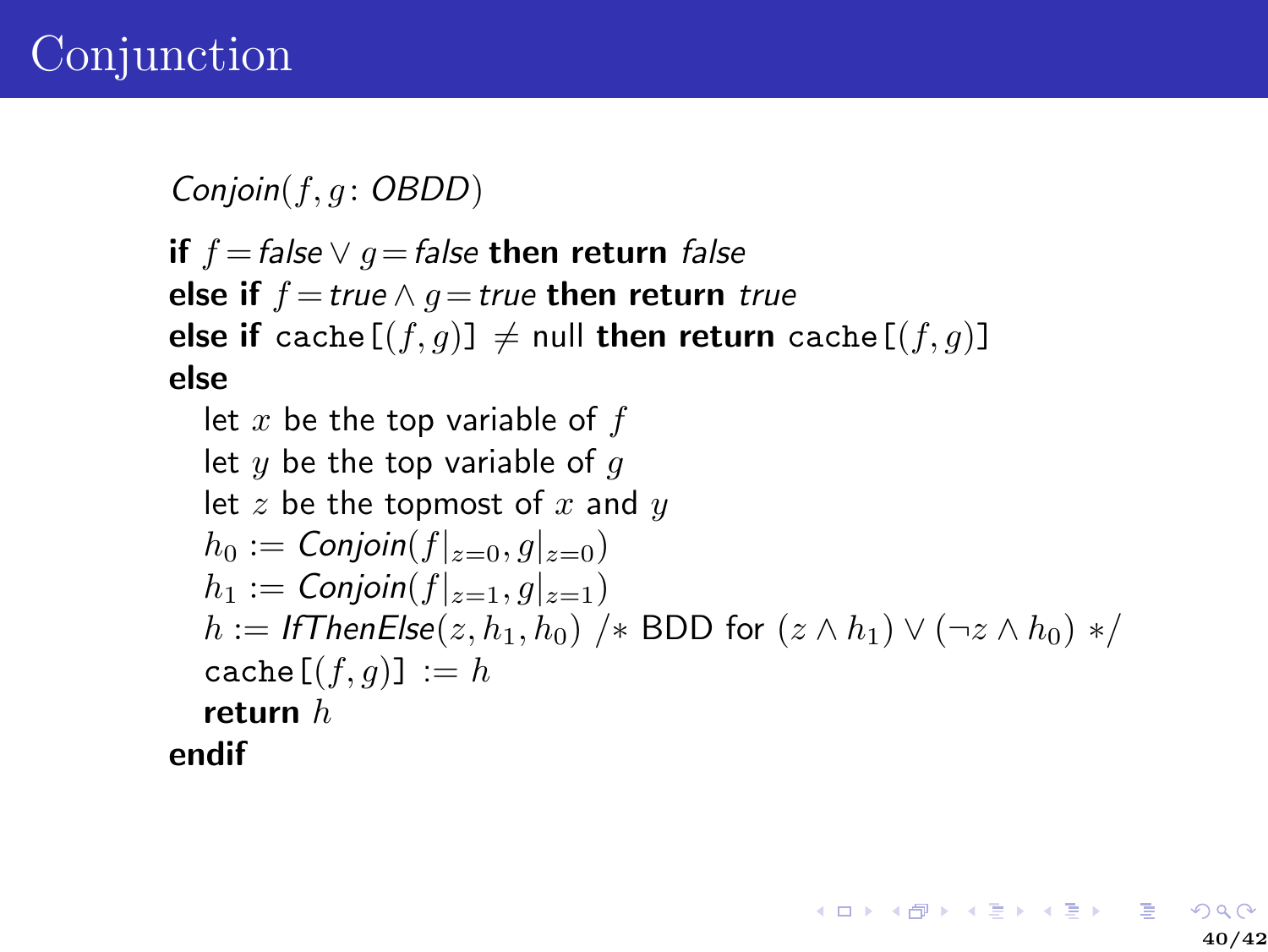# Relational Products (Cont.)

 $RelProd(f, g: OBDD, E: set of variables)$ 

if  $f = false \vee g = false$  then return false else if  $f = true \land q = true$  then return true else if cache  $[(f, g, E)] \neq$  null then return cache  $[(f, g, E)]$ else

let *x* be the top variable of *f*  
let *y* be the top variable of *g*  
let *z* be the topmost of *x* and *y*  

$$
h_0 := RelProd(f|_{z=0}, g|_{z=0}, E)
$$
  
 $h_1 := RelProd(f|_{z=1}, g|_{z=1}, E)$   
if  $z \in E$  then  $h := Or(h_0, h_1) \nmid * BDD$  for  $h_0 \lor h_1 \nmid *$   
else  $h := I$  ThenElse( $z, h_1, h_0$ )  $\nmid *$  BDD for ( $z \land h_1$ )  $\lor$  ( $\neg z \land h_0$ )  $\nmid$   
endif  
cache  $[(f, g, E)] := h$   
return *h*  
endif  

メロトメ 御 トメ 君 トメ 君 トッ 君